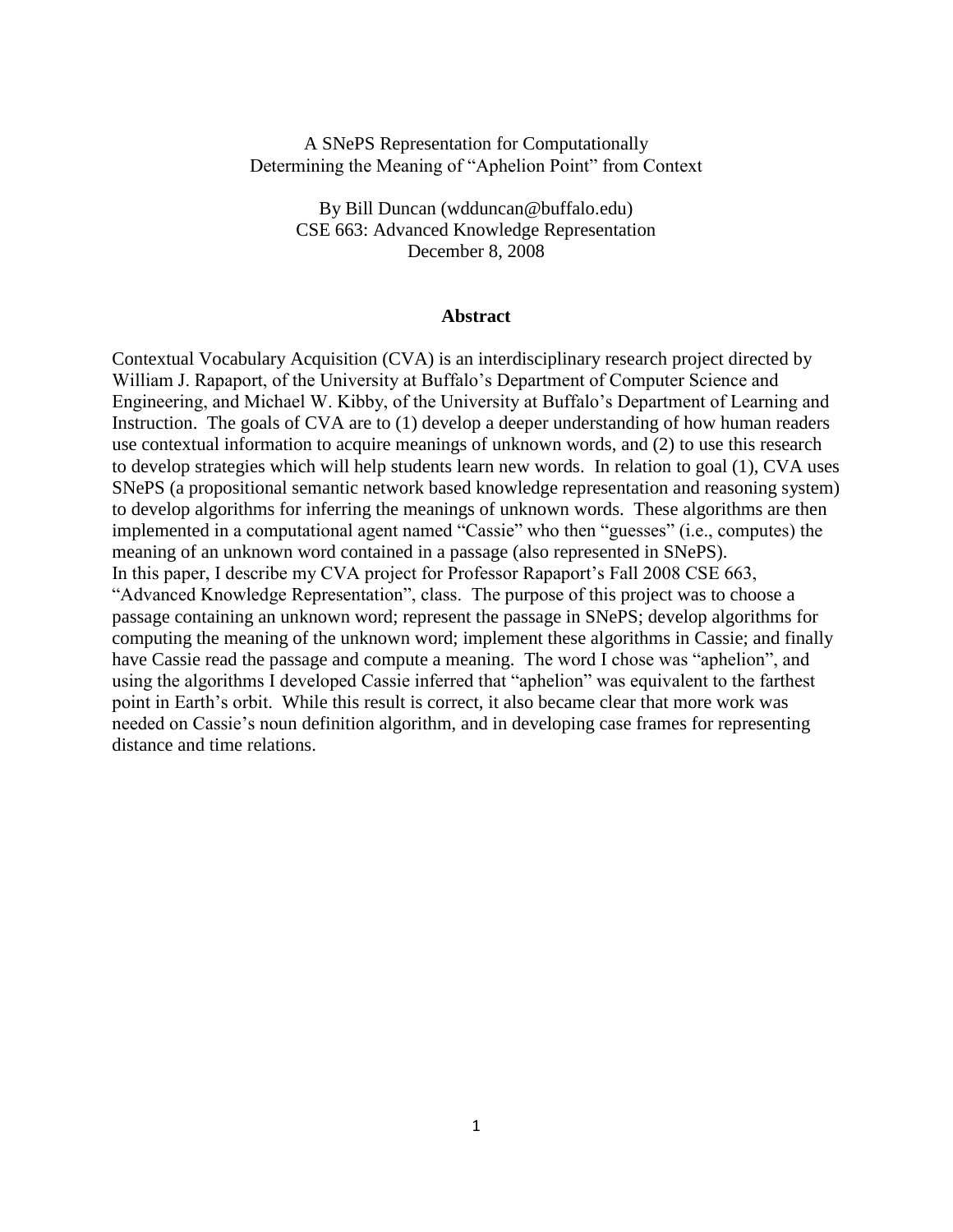#### **1. Introduction**

Contextual Vocabulary Acquisition (hereafter CVA) is an interdisciplinary research project directed by William J. Rapaport, of the University at Buffalo"s Department of Computer Science and Engineering, and Michael W. Kibby, of the University at Buffalo"s Department of Learning and Instruction<sup>1</sup>. The goals of CVA are twofold. The first is to develop a deeper understanding of how human readers use contextual information to acquire meanings of unknown words. The second is to use this research to develop strategies which will help students learn new words<sup>2</sup>.

This paper is aimed at the first of these two goals (i.e., the goal of understanding how humans learn words from contextual clues). It describes the use a computational agent named "Cassie" to read a passage containing an unknown word. Cassie then to applies her background knowledge to the passage and "guesses" (i.e., computes) a meaning for the unknown word. Both the passage and Cassie"s background knowledge were represented using SNePS: a propositional semantic network based knowledge representation and reasoning system developed by Stuart Shapiro and the SNePS Research Group at the University at Buffalo<sup>3</sup>.

The work presented here is based on the final project for Professor Rapaport's Fall 2008 CSE 663 (Advanced Knowledge Representation) class. The project consisted of three major phases:

- 1. The selection of an unknown word and an actual passage using the word.
- 2. An informal experiment in which human subjects were asked to read the passage containing the unknown word, and verbalize their reasoning process for guessing the meaning of the unknown word.

 $\overline{a}$ 

<sup>1</sup> http://www.cse.buffalo.edu/~rapaport/CVA/cva.html (2008.01.10)

<sup>2</sup> http://www.cse.buffalo.edu/~rapaport/CVA/cvadescription.html (2002.08.22)

<sup>3</sup> http://www.cse.buffalo.edu/sneps (2008.08.21)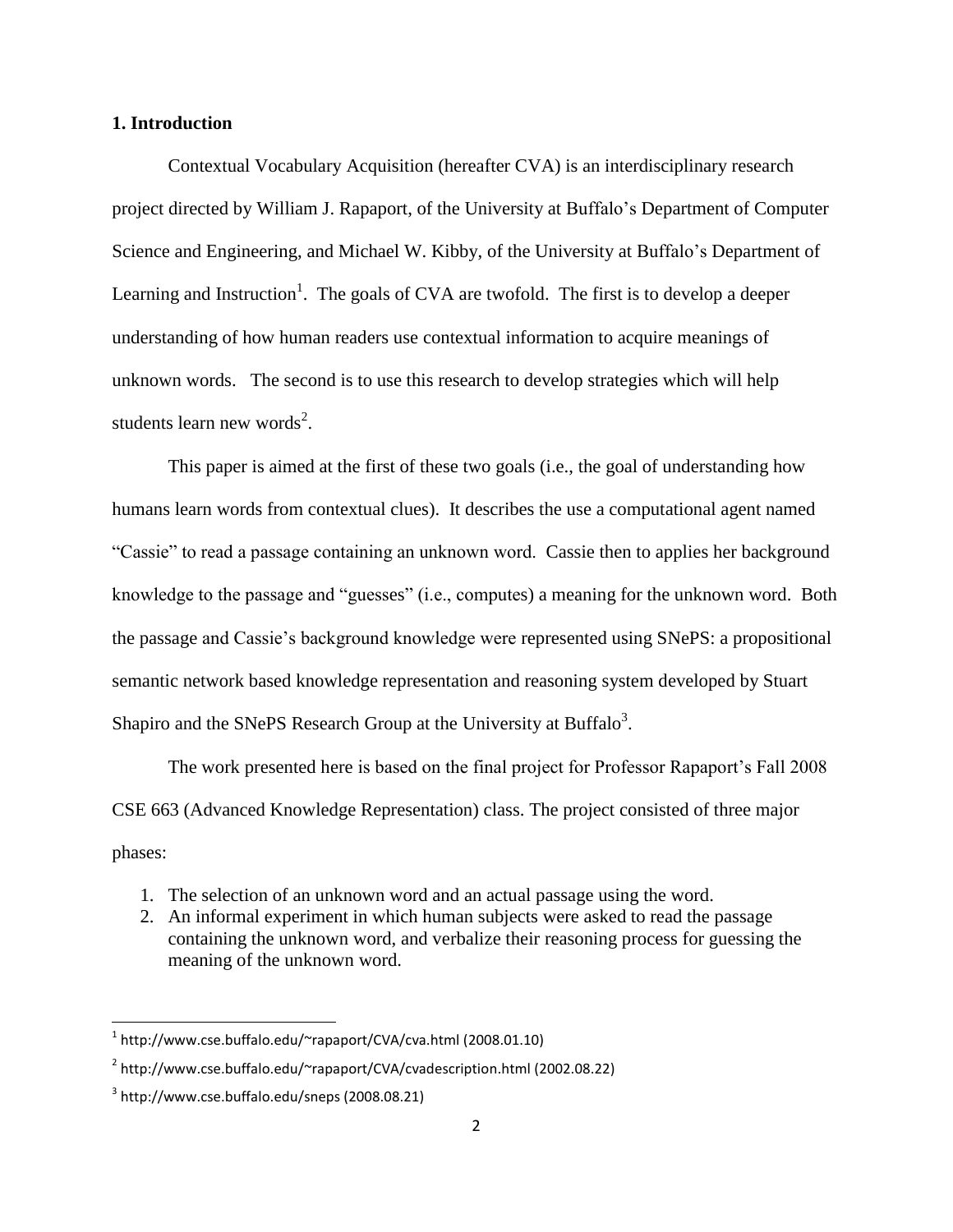3. Using the information gained from phased two to represent the passage containing the unknown word in the SNePS knowledge-representation and reasoning system, and seeing if Cassie (the SNePS computational cognitive agent) could determine (i.e., compute) a meaning of the unknown word from the context of the passage.

### **2. The Definition and Passage for "aphelion point"**

The first phase of the CVA project consisted of two parts: choosing of an unknown word, and finding of an actual passage which used the unknown word. The word I chose was "aphelion", or (as things turned out) the phrase "aphelion point". Since I did not know the definition, I consulted Merriam-Webster's 11<sup>th</sup> Collegiate Dictionary. It defined "aphelion" as "... the point in the path of a celestial body (as a planet) that is farthest from the sun".<sup>4</sup>

For the second part (i.e., finding a passage) I did an internet search, and found the

following passage on the "Windows to the Universe" website<sup>5</sup>:

Earth reaches perihelion in early January each year, and passes through its aphelion point near the start of July. ... Earth is about 3% further from the Sun at aphelion than it is at perihelion.

However, for the purposes of the project this passage was not adequate for two reasons.

First, it contained the word "perihelion" (i.e., the closest point of a planet's orbit) which, if the reader was not already familiar with the word, would also have to be defined. Second, the information concerning percentages (i.e., "… 3% further …) would have been difficult to represent in SNePS. Thus, as per Professor Rapaport's suggestion, the following two changes were made. First, the word "perihelion" was removed from the first sentence and the definition for "perihelion" was inserted in its place. Second, the second sentence was dropped. This resulted in the following passage:

l

 $^4$  Meriam-Webster's 11<sup>th</sup> Collegiate Dictionary.

 $5$  The passage is a modified version of the information found at:

http://www.windows.ucar.edu/tour/link=/physical\_science/physics/mechanics/orbit/perihelion\_aphelion.html&e ed=high (2008.12.08)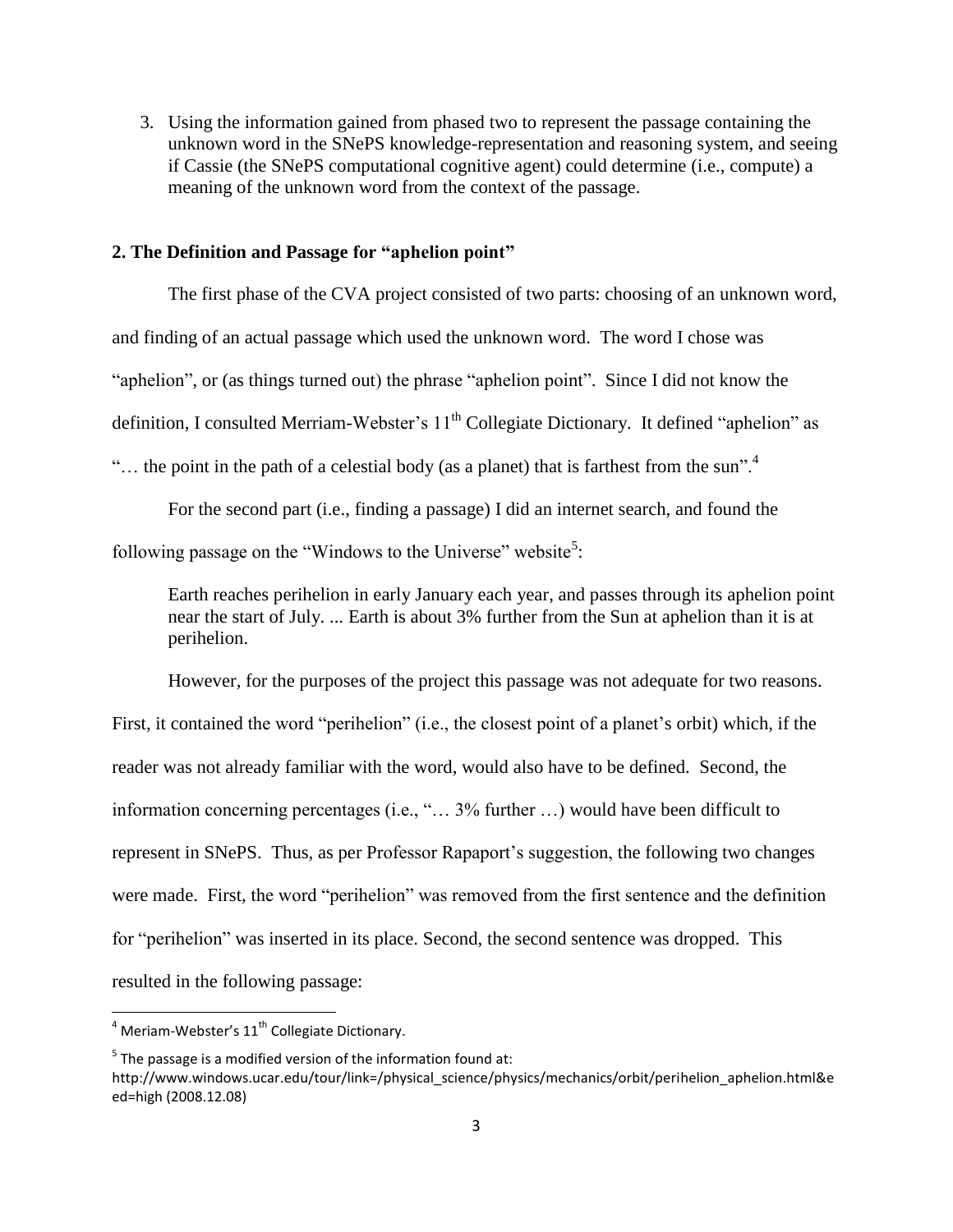Earth reaches its closest point to the sun in early January each year, and passes through its aphelion point near the start of July.

One other potential problem concerned whether "aphelion" was being used as a noun or an adjective. The Merriam-Webster definition (cited above) classified "aphelion" as a noun, but in the original passage, the word "aphelion" was acting as an adjective in the phrase "aphelion point". Technically, this is redundant, since the definition for "aphelion" states that it is a "point". However, I wanted to remain true passage. So, I broadened my CVA project to pertain to either the meaning of the noun "aphelion" or the phrase "aphelion point".

## **3. Testing the Passage on Human Subjects**

### **3.1 Description of the Informal Experiment**

The second phase of the CVA project involved an informal experiment on human subjects. The purpose of this informal experiment was to gain data on how human subjects go about determining the meaning for "aphelion point". This information would then be applied to developing an algorithm.

The informal experiment consisted of the following steps:

- 1. I would confirm that the subject did not know the meaning of the word "aphelion".
- 2. I would have the subject read the passage either aloud or silently.
- 3. I would have the subject verbalize their reasoning process for determining the meaning of "aphelion" or "aphelion point", and I would write down the subject's statements.

## **3.2 Results of the Informal Experiment**

Of the five subjects tested, all five settled on a definition equivalent with "farthest point from sun" (e.g., "most distant point from the sun", "the point farthest from the sun", etc…). In general their reasoning processes can be summed up as follows: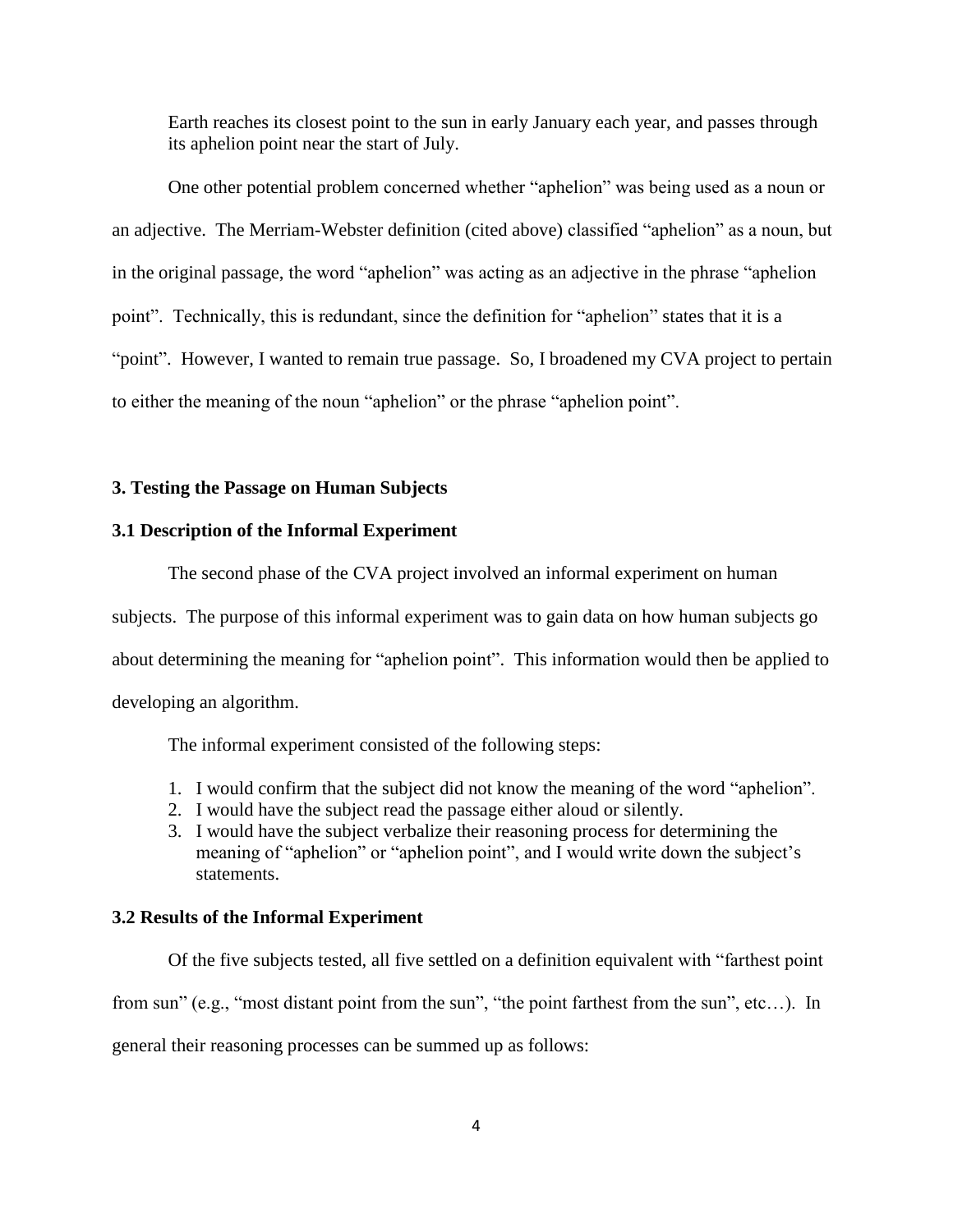- 1. The phrase "closest point" implies something about the orbit.
- 2. January is in the beginning of the year.
- 3. July is half-way point in year.
- 4. Since July is half-way through the calendar year, "aphelion" is somehow "opposite" of January.
- 5. Thus, the "aphelion point" is the opposite of the "closest point".
- 6. So, the "aphelion point" must be furthest point in the orbit.

## **4. Representing the Passage in SNePS**

# **4.1 Further Refinement of the Passage**

 $\overline{\phantom{a}}$ 

The third phase of the CVA project focused on representing the passage which the human subjects read in SNePS, and for Cassie to infer a meaning for "aphelion point". However, before it was possible to do this, the following three problems needed to be addressed. First, the word "Earth" is left out of the second part of the passage (i.e., "… and its aphelion point ..."). While human readers easily recognized this part of the passage refers to "Earth", I was not sure how to represent this in SNePS. So, to work around this, I broke the passage up into two sentences with each sentence beginning with the word "Earth".

Second, the passage contained the phrases "in early" and "near the start". While these phrases are important for indicating time periods within the months to which they refer, they do not appear to be germane to the meaning of the overall passage. Thus, they were eliminated.

Finally, the first part of the passage contained the phrase "to the sun". While this phrase would have been important if the passage was not talking about Earth, it is extraneous information. For, all the human subjects were cognizant of the fact that if Earth "reaches point  $x^{\prime\prime}$ , that point is in relation to the sun. Thus, the phrase "to the sun" was eliminated.<sup>6</sup>

 $^6$  It is important to note that if the passage was about an unknown celestial body the phrase "to the sun" may have played a more essential role.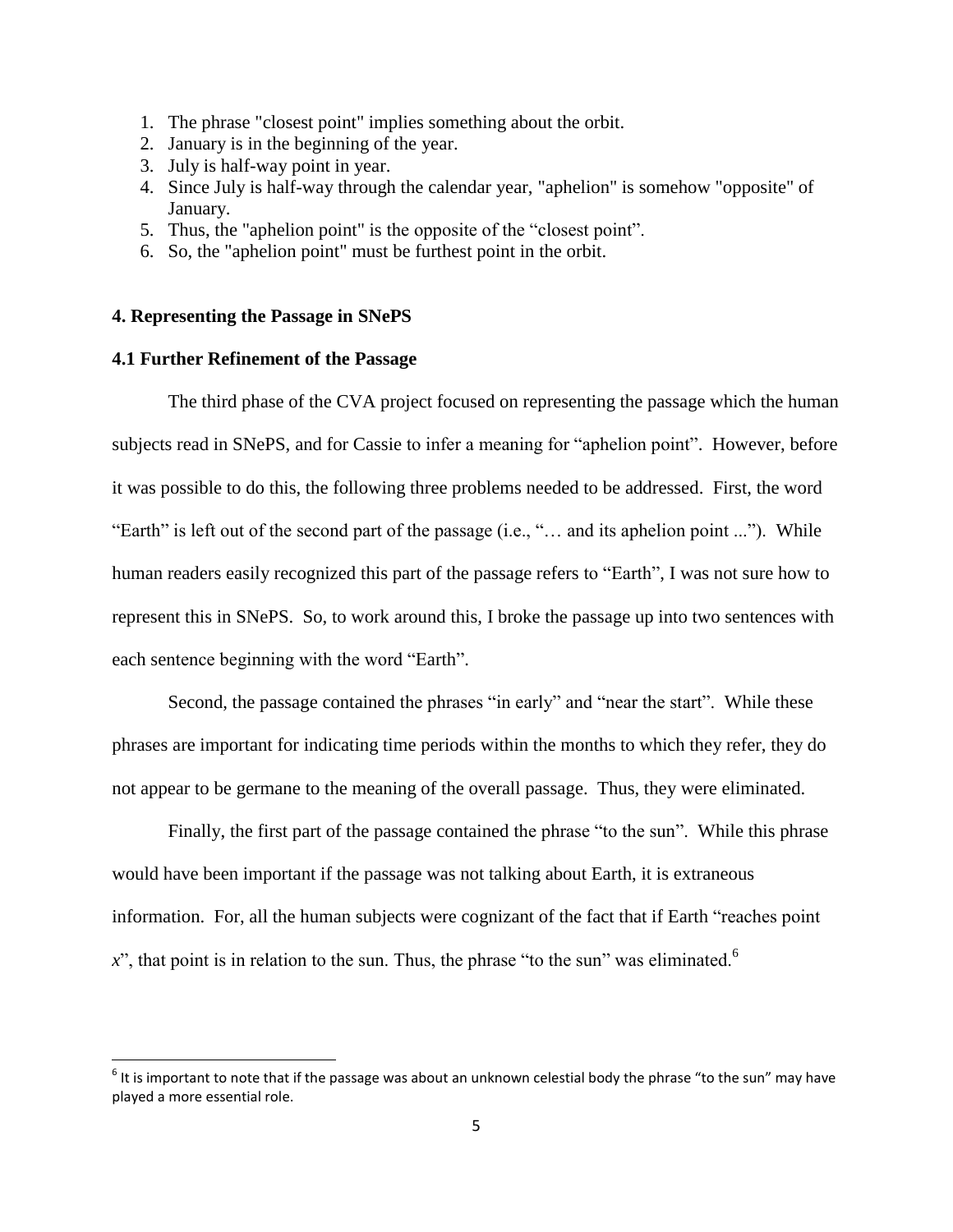After these further modifications, the final passage to be represented in SNePS was:<sup>7</sup>

Earth reaches its closest point in January. Earth reaches its aphelion point in July.

## **4.2 Case Frames**

 $\overline{a}$ 

Before proceeding to the SNePS representation of the passage, it is necessary to say a little about case frames. Basically, a case frame in SNePS is way of representing a proposition as a graph. The nodes represent entities, and the arcs (or edges) represent relations. This use of case frames allows for Cassie to infer information not explicit in the representation. That is, since case frames are representations of propositions, implicit information can be deduced by making various inferences on the propositions.

As a simple example, consider a case frame which represents the proposition that "there is something named "January"". In order to represent this proposition, one can use an object/proper-name case frame which graphically looks like:



This graph (i.e., case frame) is then represented in SNePS by using the SNePS user language (SNePSUL) to define the relationships and entities. In this example, the SNePSUL code for representing the object/proper-name case frame above is:

 $^7$  It might be interesting to do some more experiments in which human subjects read the passage with the phrases "in early", "near the start", and "to the sun" removed to see if this had a different result. However, I am doubtful that the result would differ.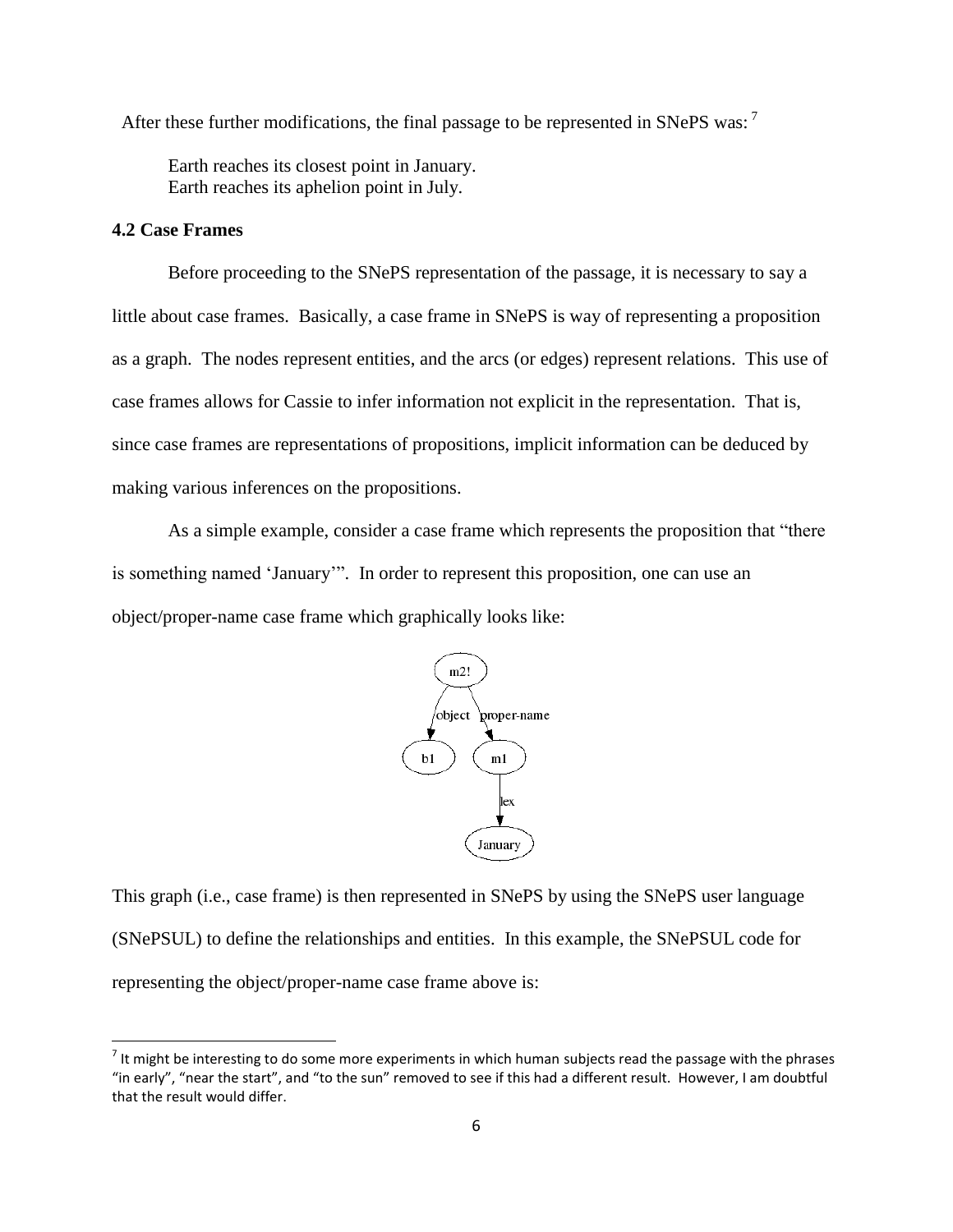# (assert object #january proper-name (build lex January))

To see how inference works, let us say that the object #janurary has the property of being the first month in the year. Using an object/property case frame, the SNePSUL code and the graphical representation would like this $8$ :



From this new proposition and the previous one, one thing which should be obvious is that the object (i.e., \*january) which has the proper name "January" also has the property of being the first month. However, this information is not explicit, but implicit. That is, it is not explicit in either of the two propositions, but it deduced by making inferences on both propositions taken together. When considered from the standpoint of case frames, the implicit information can be inferred by tracing the arcs. This is easily seen when you look at a graphical representation combining the two propositions (note: \*january is represented by node b1):

 8 "\*january" is used in order to tell SNePS that we are referring to the previously created entity "#january".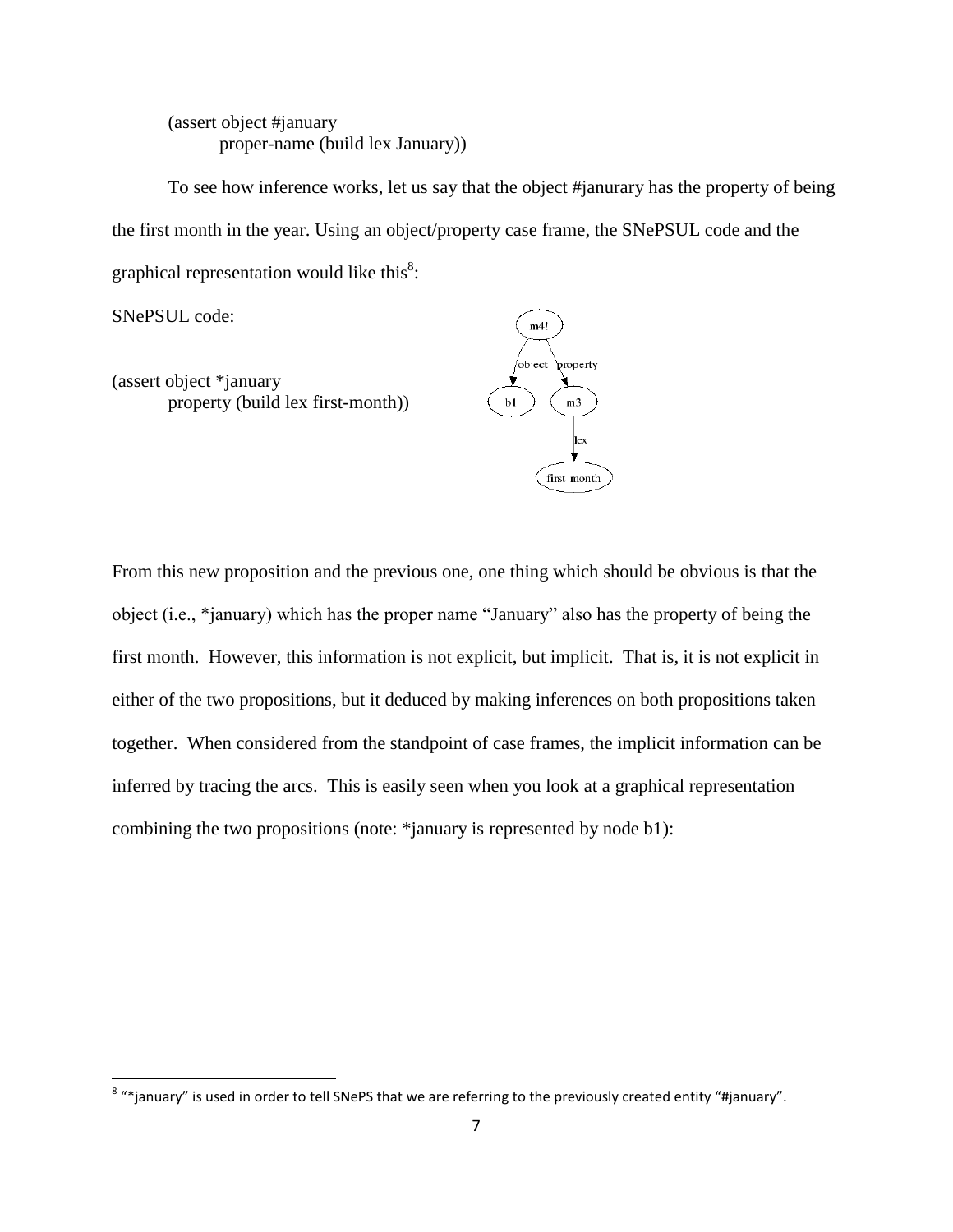

This information can also be queried using various SNePSUL commands such as "find" and "deduce". Because it is beyond the scope of this paper, I will not give examples of the SNePSUL code for doing this, but hopefully this example gives you a feel for case frames and their use. For a full description of SNePSUL, you can consult the "SNePS 2.7 User Manual" located at http://www.cse.buffalo.edu/sneps/Manuals/manual27.pdf.

#### **4.3 Representing the Passage in SNePS**

As mentioned in the previous section, it is necessary for information to be represented as propositions (i.e., case frames) in order for Cassie to make inferences. Thus, in order for Cassie to infer a meaning for "aphelion point", the two sentences were represented as the following eight propositions (P1 – P4 are associated the first sentence, and P5 – P8 are associated with the second sentence):

- I. Earth reaches its closest point in January. P1 There is something named "Earth". P2 Something has the property "closest point". P3 Earth has the thing "closest point" via the relationship "distance point". P4 Earth reaches the "closest point" in January.
- II. Earth reaches its aphelion point in July. P5 There is something named "Earth". P6 Something has the property "aphelion point". P7 Earth has the thing "aphelion point" via the relationship "distance point". P8 Earth reaches the "aphelion point" in July.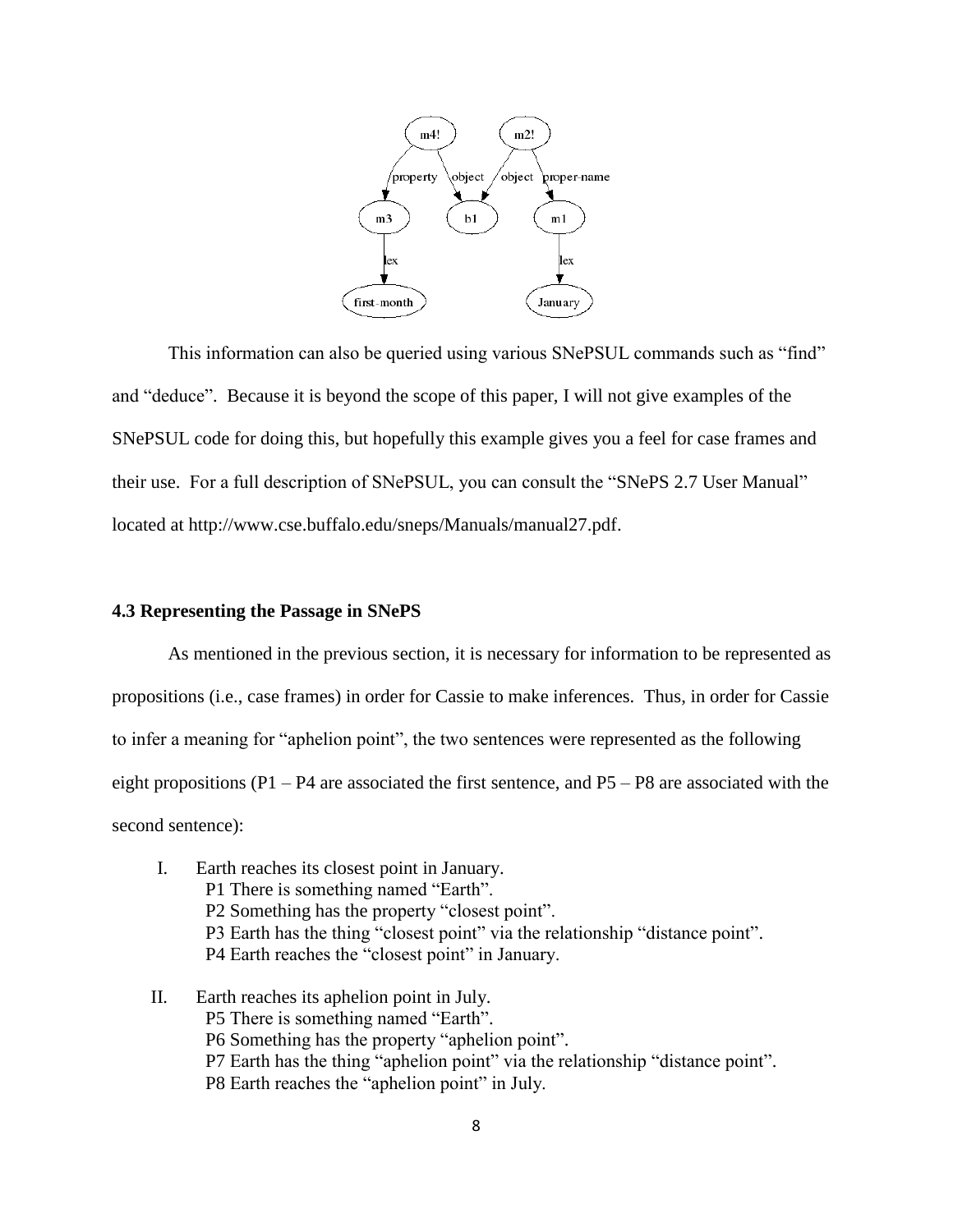From these propositions, I determined the following cases frames were needed to represent the passage:

- 1. object/proper-name
- 2. object/property

 $\overline{a}$ 

- 3. object/rel/possessor
- 4. agent/act/action/object/time

Of the case frames above, the first three are standard while the last one is a non-standard case frame. The distinction between standard and non-standard case frames is that standard case frames are recognized by Cassie's noun definition algorithm. Ideally, I would have liked to use only standard case frames to represent the passage, but the need to represent time information did not permit this.

Using these case frames, the propositions were then represented in SNePS using SNePSUL. Below, I have listed both the SNePSUL code and the case frame used for each of the propositions P1 – P8. I have also included comments and a graphical representation, and for ease of identification the propositions are italicized. For a fuller description of the syntax and semantics of these case frames, please see Appendix  $A$ :

 $9$  It is important to note that the SNePSUL "add" command was used. This necessary to make Cassie use forward inferencing. For a description of forward inferencing, please consult the "SNePS 2.7 User Manual" located at http://www.cse.buffalo.edu/sneps/Manuals/manual27.pdf.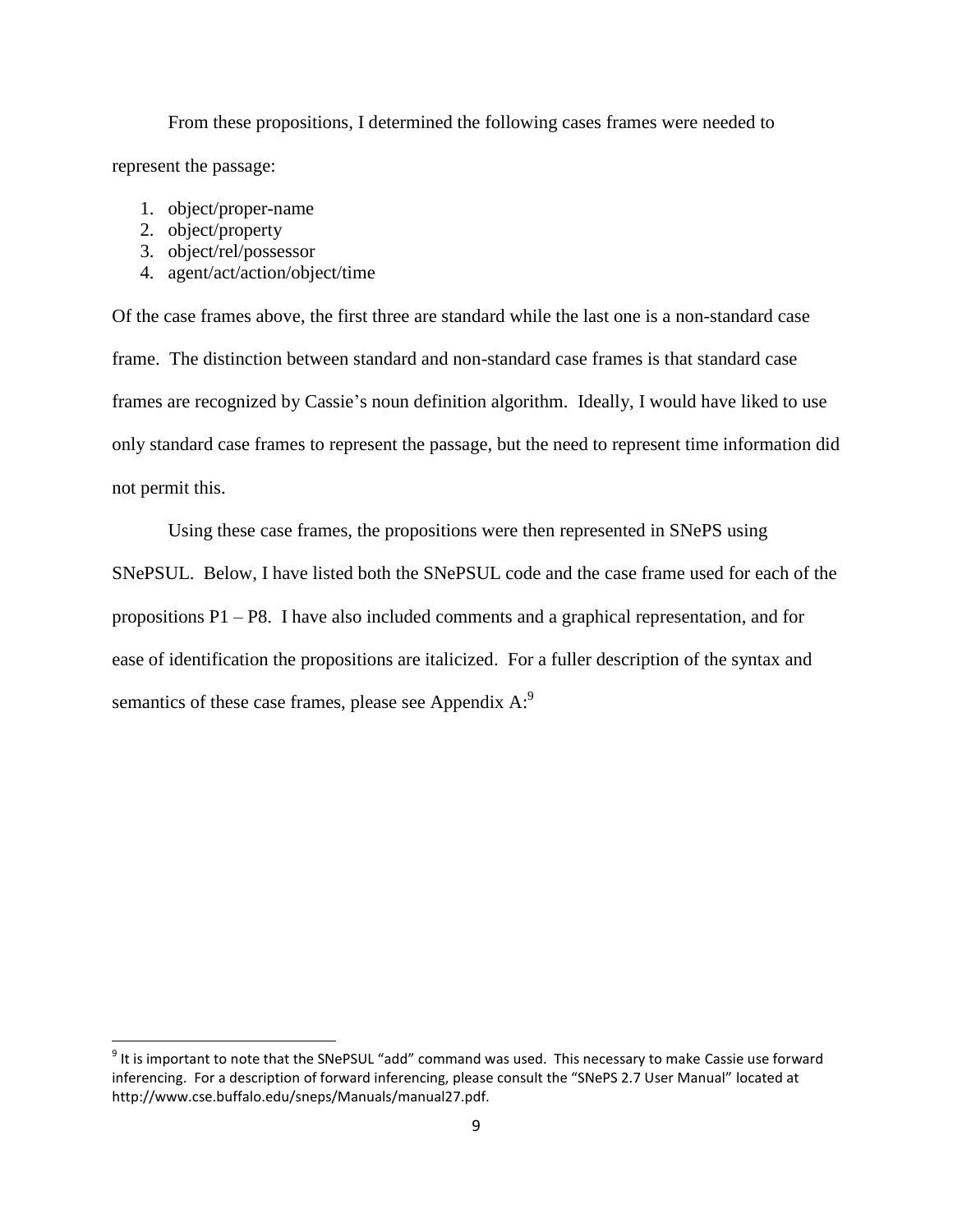# *I. FIRST SENTENCE: Earth reaches its closest point in January.*

# *P1. There is something named "Earth".*



Comment for P1: The standard object/proper-name case frame was used to represent proposition P1. In the SNePSUL code, the entity #earth is associated with node b4. Think of names beginning with the "#" sign to be analogous to defining constants in a programming language. The name "earth" I associated with the "#" for my (the human) readability. I could have named it anything I wanted. The b4 was assigned by the SNePS system. The node at the end of a lex arc (i.e., "Earth") identifies the word in the lexicon used to talk about b4.

| P2. Something has the property "closest point". |  |  |
|-------------------------------------------------|--|--|
|                                                 |  |  |

| Case frame: object/property                                 |
|-------------------------------------------------------------|
| m19!<br>/object<br>property<br>b <sub>5</sub><br>m10<br>lex |
| closest-point                                               |
|                                                             |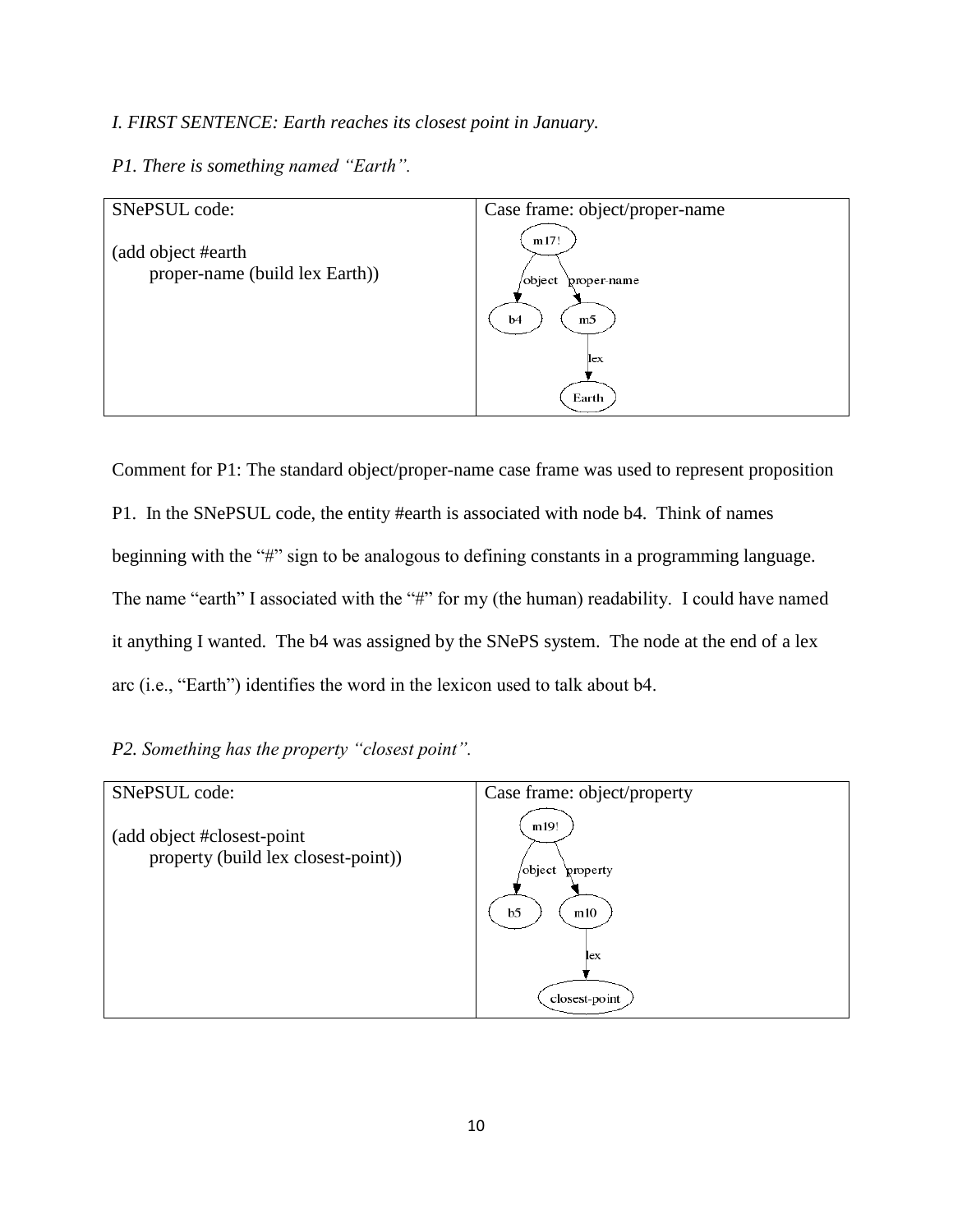Comment for P2: The standard object/property case frame was used to represent proposition P2. In the SNePSUL code, the enitity #closest-point is associated with node b5. (For a description of the lex arc see comment for P1).

*P3. Earth has the thing "closest point" via the relationship "distance point".*



Comment for P3: The standard object/rel/possessor case frame was used to represent proposition P3. What this proposition says is that the entity \*earth (node b4) possesses (or has) a thing \*closest-point (node b5). The concept of "distance-point" (node m8) identifies how \*earth and \*closest-point are related. It is important to mention that the name "distance-point" does nothing special for reasoning process in SNePS. Rather, I named the relationship "distance-point" as way to indicate to the human reader that "closest-point" is a kind of "distance-point". In the SNePSUL code, the entities \*closest-point and \*earth refer to an entities previously created using a "#". That is, #closest-point was previously created in P2, and #earth was previously created in P1. (For a description of the lex arc see comment for P1).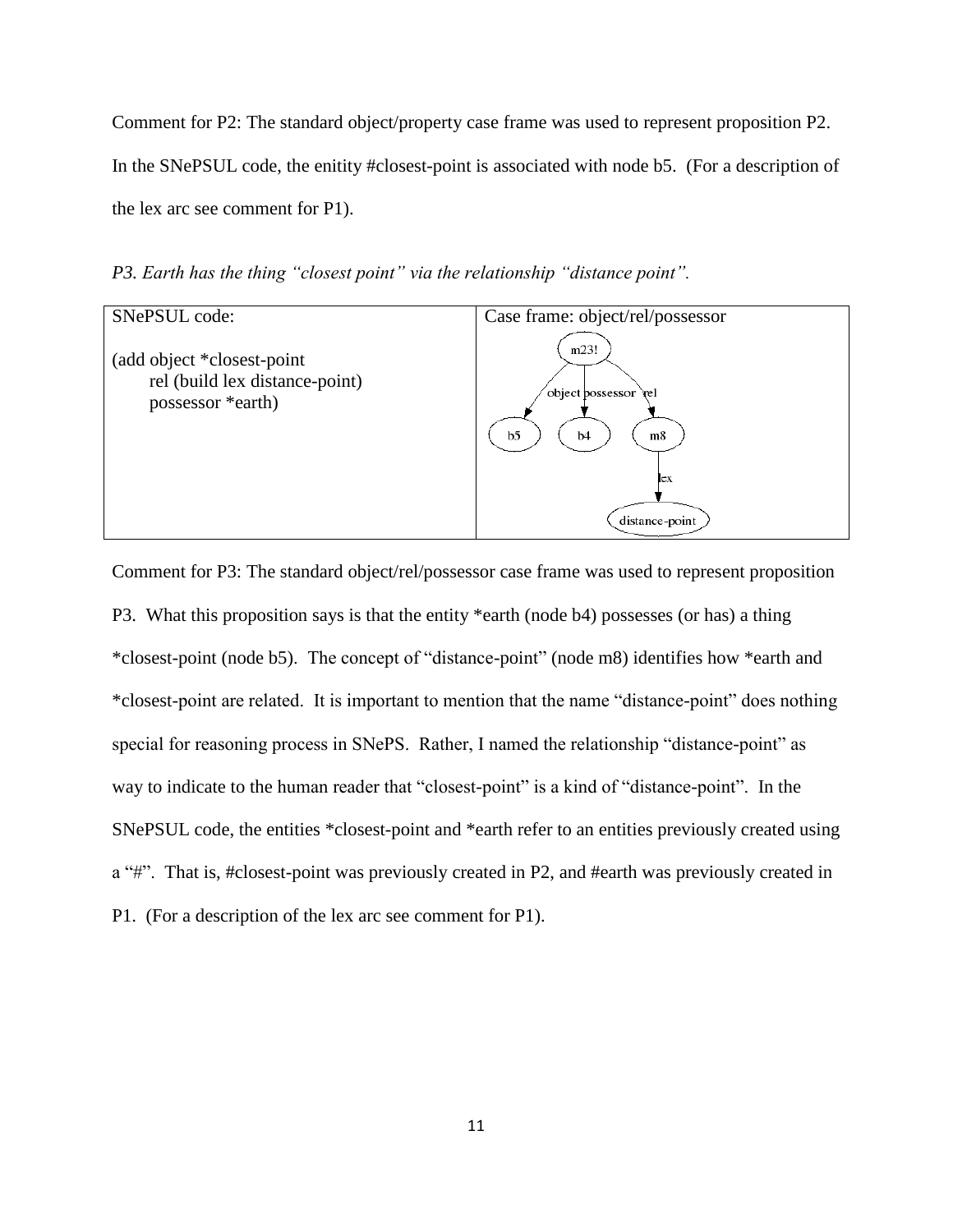*P4. Earth reaches the closest point in January.*



Comment for P4: The non-standard agent/act/action/object/time case frame was used to represent proposition P4. This non-standard case frame was based on the standard agent/act/action/object case frame, but with a time relation added to indicate when the action was done by the agent. What this proposition says is that \*earth (node b4) performs the action of reaching (node m13) the \*closest-point (node b5) during \*january (node b1). (For a description of "\*" see comment for P3. For a description of the lex arc see comment for P1).

## *II. SECOND SENTENCE: Earth reaches its aphelion point in July.*

*P5. There is something named "Earth".*

Comment for P5: Since "Earth" was previously named in P1, it was not necessary to represent this proposition.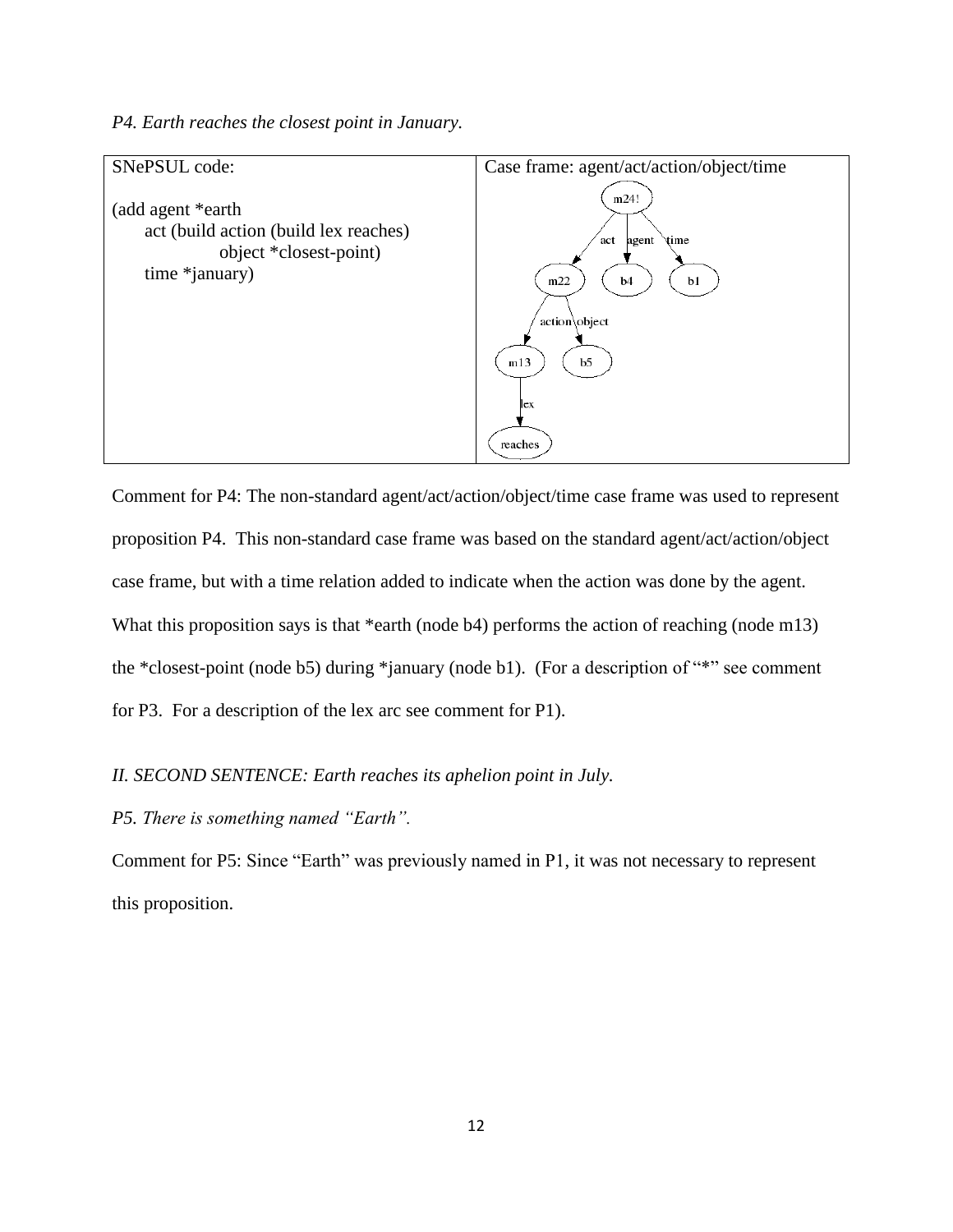*P6. Something has the property "aphelion point".*



Comment for P6: The standard object/property case frame was used to represent proposition P6. What this proposition says is that the entity #aphelion-point (node b6) has the property of being unknown (node m15). Notice that the use of the lex arc is playing a slightly different role than in the previous case frames. Normally, the word at the end of a lex arc represents the word in the lexicon used talk about the object (see comment for P1). However, in this case, it identifies that the meaning of entity #aphelion-point is not known. That is, it is the word for which Cassie is to compute a meaning. (For a description of "#" see comment for P1).

*P7. Earth has the thing "aphelion point" via the relationship "distance point".*

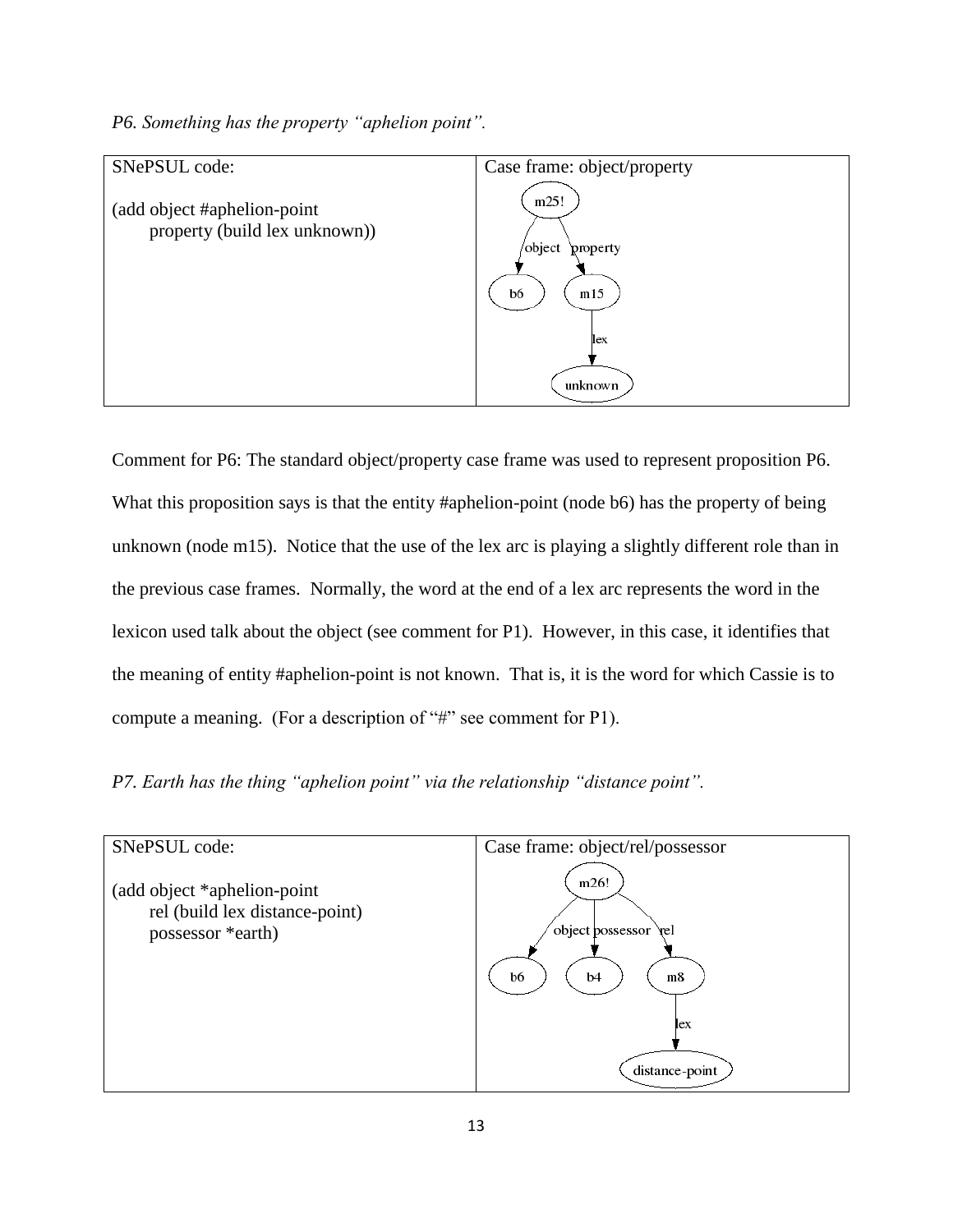Comment for P7: The standard object/rel/possessor case frame was used to represent proposition P7. What this proposition says is that the entity \*earth (node b4) possesses (or has) a thing \*aphelion-point (node b6). The concept of "distance-point" (node m8) identifies how \*earth and \*aphelion-point are related. (For a description of the "distance-point" relationship see comment for P3. For a description of the lex arc see comment for P1).

*P8. Earth reaches the "aphelion point" in July.*



Comment for P8: The non-standard agent/act/action/object/time case frame was used to represent proposition P8. This non-standard case frame was based on the standard agent/act/action/object case frame, but with a time relation added to indicate when the action was done by the agent. What this proposition says is that \*earth (node b4) performs the action of reaching (node m13) the \*aphelion-point (node b6) during \*july (node b2). (For a description of "\*" see comment for P3. For a description of the lex arc see comment for P1).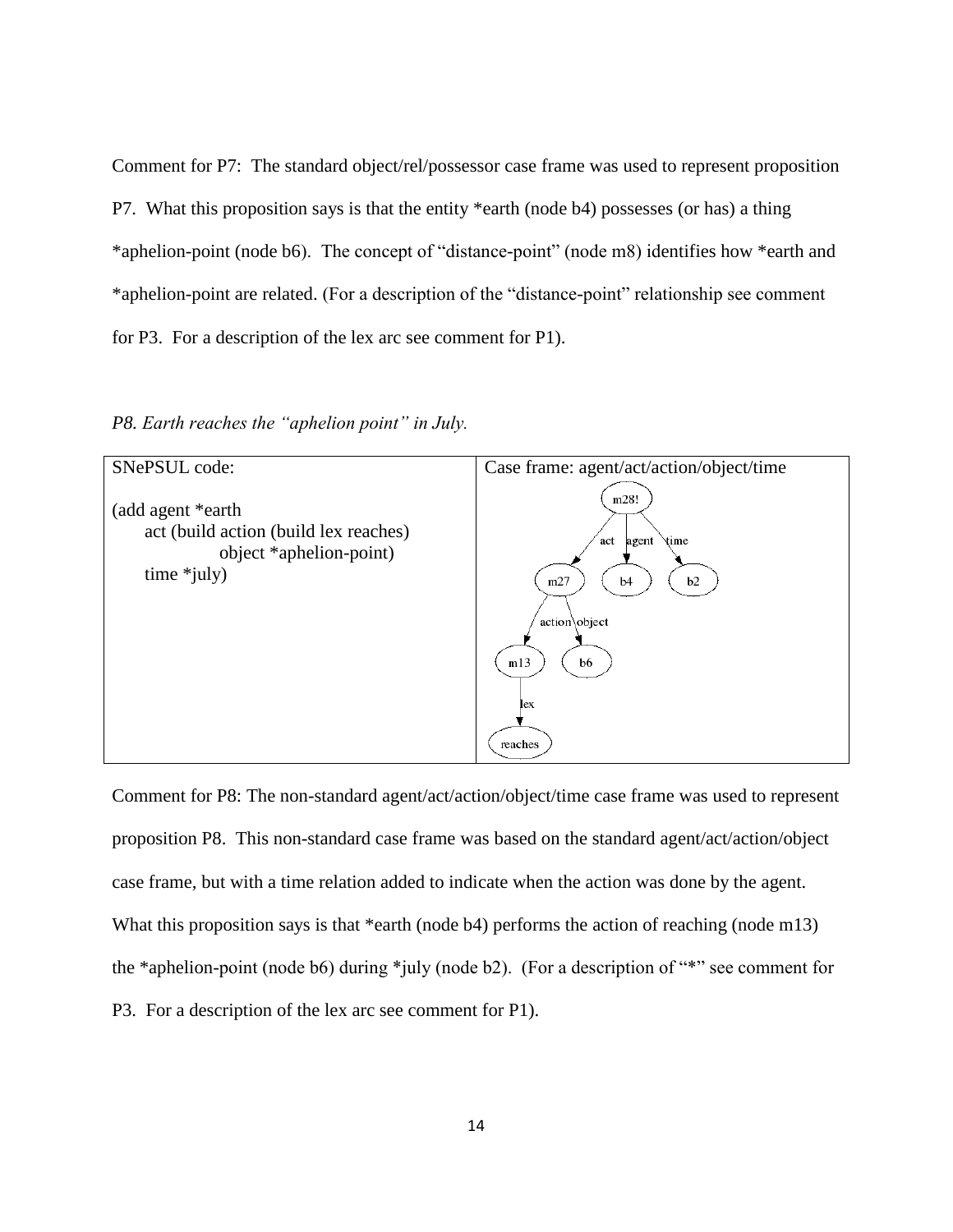## **4.4 Representing Background Information**

After representing the passage in SNePS, the next step was to represent pertinent background information. The reason for this is that it is not enough to only represent the passage in SNePS. The passage by itself does provide enough information for Cassie to make an educated guess about the meaning of "aphelion point". What is also needed some prior background knowledge for Cassie to use in conjunction with the passage. Recall, part of the goal of the CVA project is gain a deeper understanding of how human readers use contextual clues to figure out the meanings of unknown words. Thus, if Cassie is going to be used as the cognitive agent, some background information has to be supplied which can act as contextual clues.

A difficulty with this part of the project was trying to gauge how much background information needed to be represented. If too little was represented, the inference made by Cassie would be too simple and not helpful for understanding human subjects. If too much was represented, the project would run the risk of not being able to be completed by the end of the semester. So, by working with Professor Rapaport, the following six prior knowledge (PK) propositions were decided upon:

PK1. Something is named January

PK2. Something is named July

PK3. if something has proper name "Earth", then there is something which has the property "farthest point" and "farthest point" is possessed by "Earth" via the relationship "distance point"

PK4. for all points x and y, if x has property "closest point" and y has property "farthest point" then point x is the opposite of point y

PK5. for all points x, y, and planets p, if p reaches point x in January and p reaches point y in July then point x is the opposite of point y

PK6. for all x, y, and z, if x is the opposite of y and x is the opposite of z and z has the property "unknown", then y is equiv to z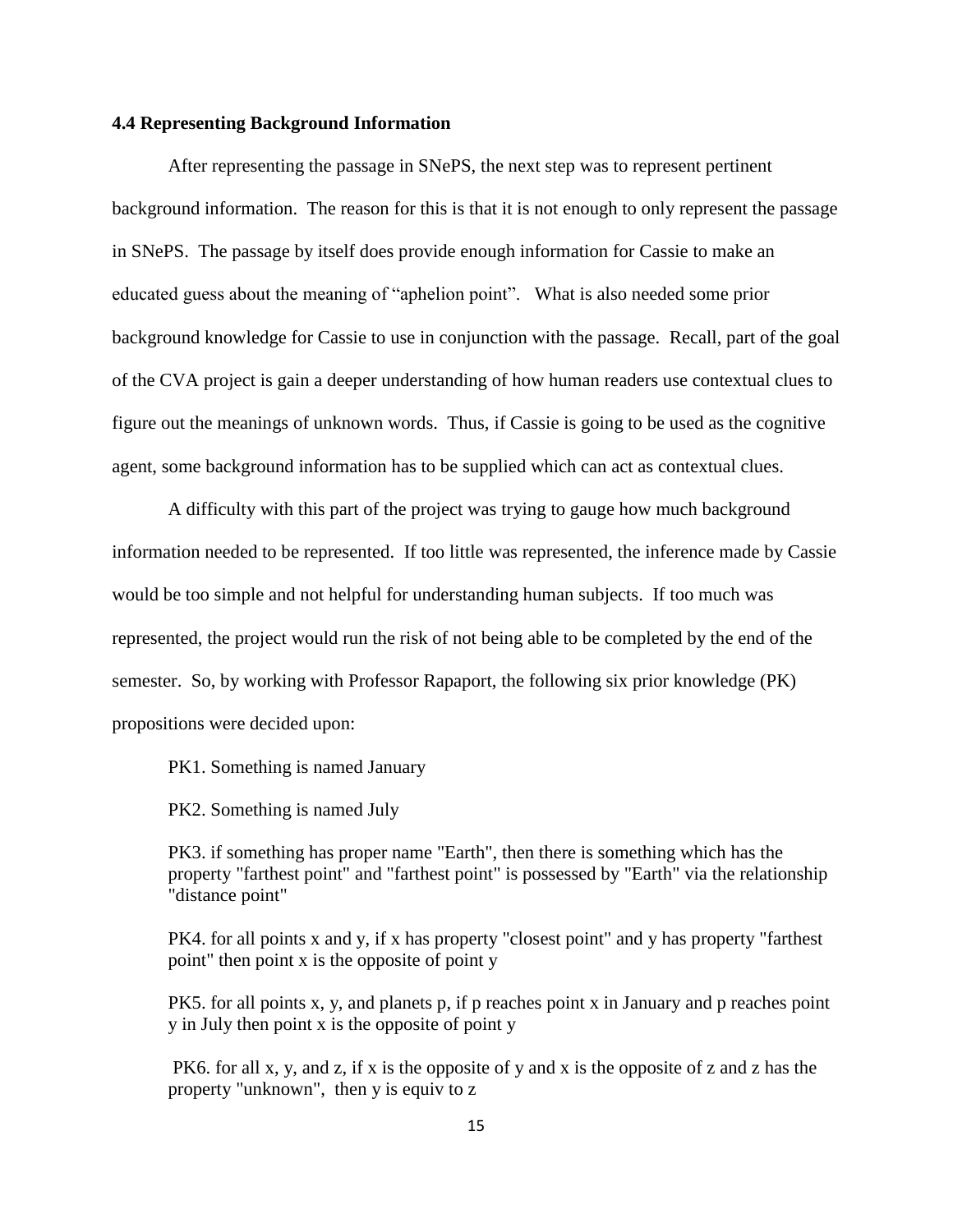One important difference between these propositions and the propositions used for representing the passage is the use of rules in propositions PK3 – PK6. What these rules specify is how Cassie going to connect the new information contained in the read passage with old information already present. That is, they specify how Cassie is going to infer new propositions.

The forall/ant/cq case frame was used for representing these rules, and for readability, I have written the rules in pseudo-first order logic. The SNePSUL representations for PK1 – PK8 are listed below along with a comment section for each. Again, the propositions are italicized for ease of identification. This is similar to the approach used in the previous section (i.e.,  $P1 - P8$ ), but I will pay less attention to describing the SNePSUL code since much of that has already been covered. More emphasis, then, will be placed on describing why the prior knowledge was included and the purpose it served.

#### *PK1. Something is named January.*

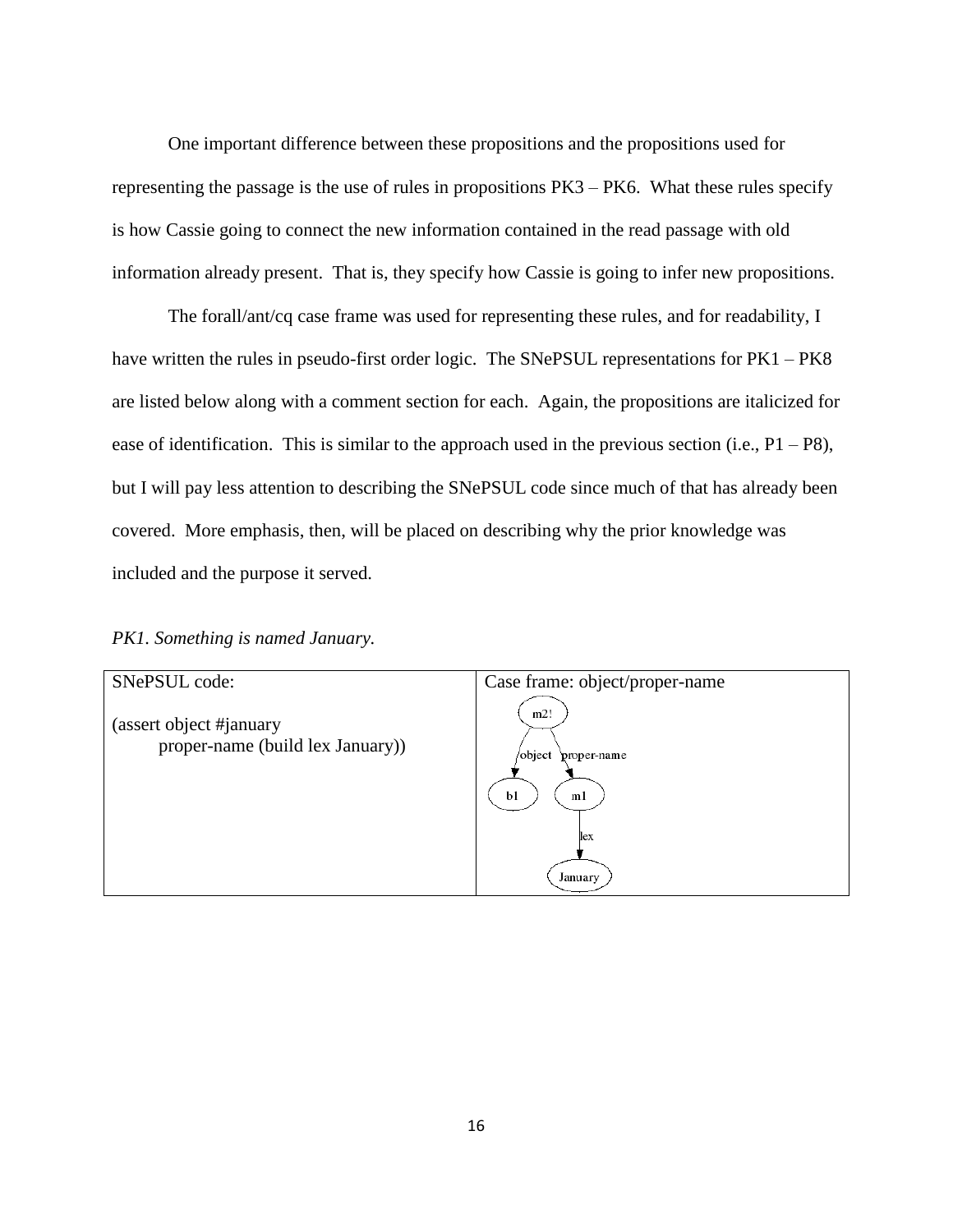## *PK2. Something is named July.*



Comments for PK1 and PK2: The purpose of PK1 and PK2 was to provide Cassie with some basic facts about the world: namely, that there exists to things (we call them months) named January and July. Also, since this kind of prior knowledge was exhibited by the human subjects, these propositions basic facts were warranted.

*PK3. if something has proper name "Earth", then there is something which has the property farthest point" and "farthest point" is possessed by "Earth" via the relationship "distance point"*



Comment for PK3: The purpose of this rule was to allow Cassie to infer that Earth reaches a farthest point in its orbit. The important thing to notice about this rule is that it is not a fact in the same way which PK1 and PK2 are facts. In order for Cassie to use this rule new information has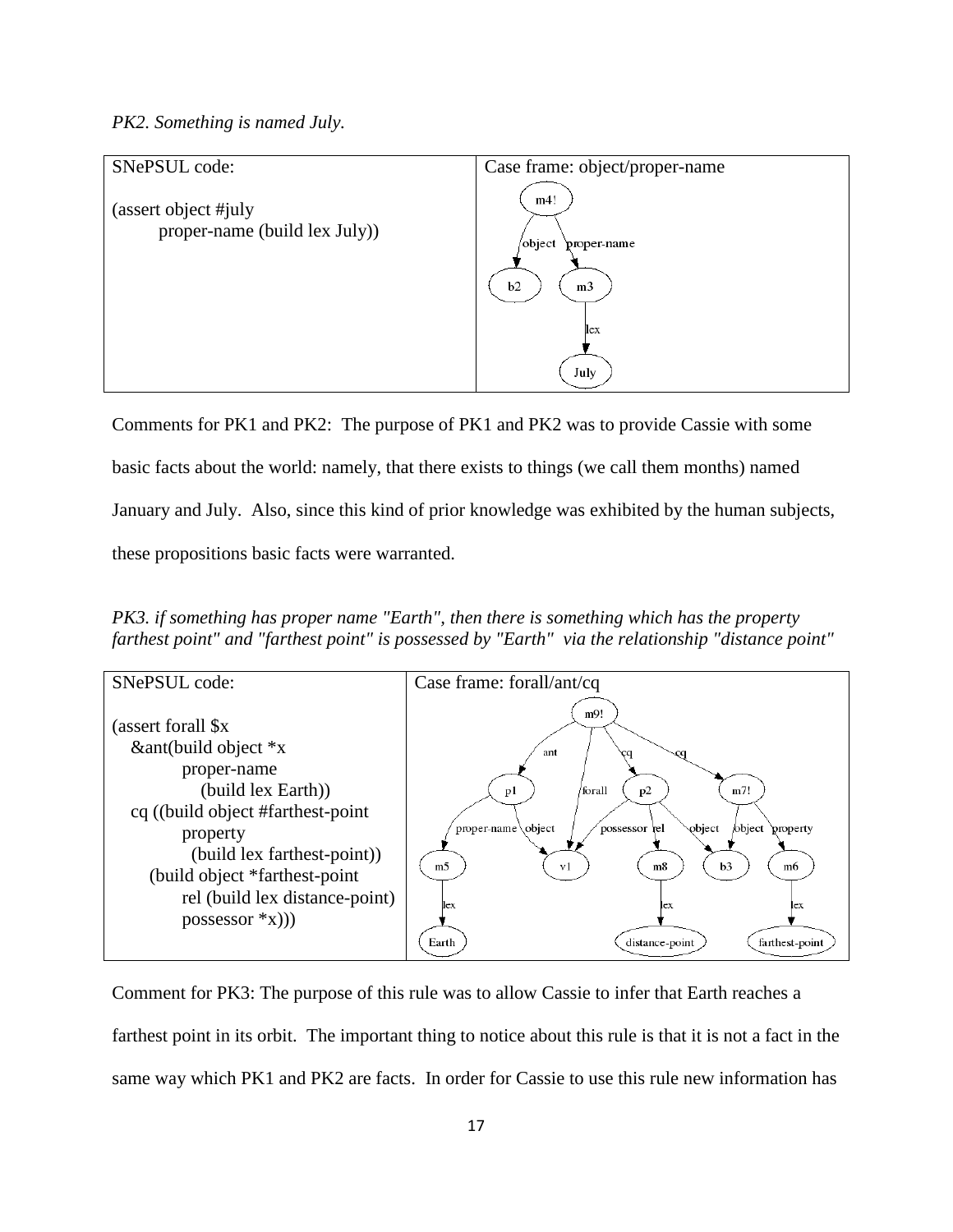to be acquired that there is in fact something named Earth. Once this information is acquired, Cassie can then infer two new propositions: (1) there is something called a "farthest point", and (2) Earth has (or possesses) the thing "farthest point" as a kind of "distance point" relationship. One criticism which may be apt here, is that this rule grants to much background information. In response to this, I counter that this kind of background knowledge was present in the human subjects, and moreover most college students are aware that Earth has an elliptical orbit that consists of a farthest point from the sun.

*PK4. for all points x and y, if x has property "closest point" and y has property "farthest point", then point x is the opposite of point y*



Comment for PK4: The purpose of this rule was to allow Cassie to infer that the concepts expressed by "closest-point" and "farthest-point" are opposite extremes of one another. That is, if one point is the closest and another point is the farthest, then when the two points are pictorial represented on some kind of scale (e.g., a ruler) the two points will be on opposite ends of the scale. Again, it is important to notice that this information is not explicit. Rather, Cassie would infer it once presented with propositions containing the properties of "closest-point" and "farthest-point".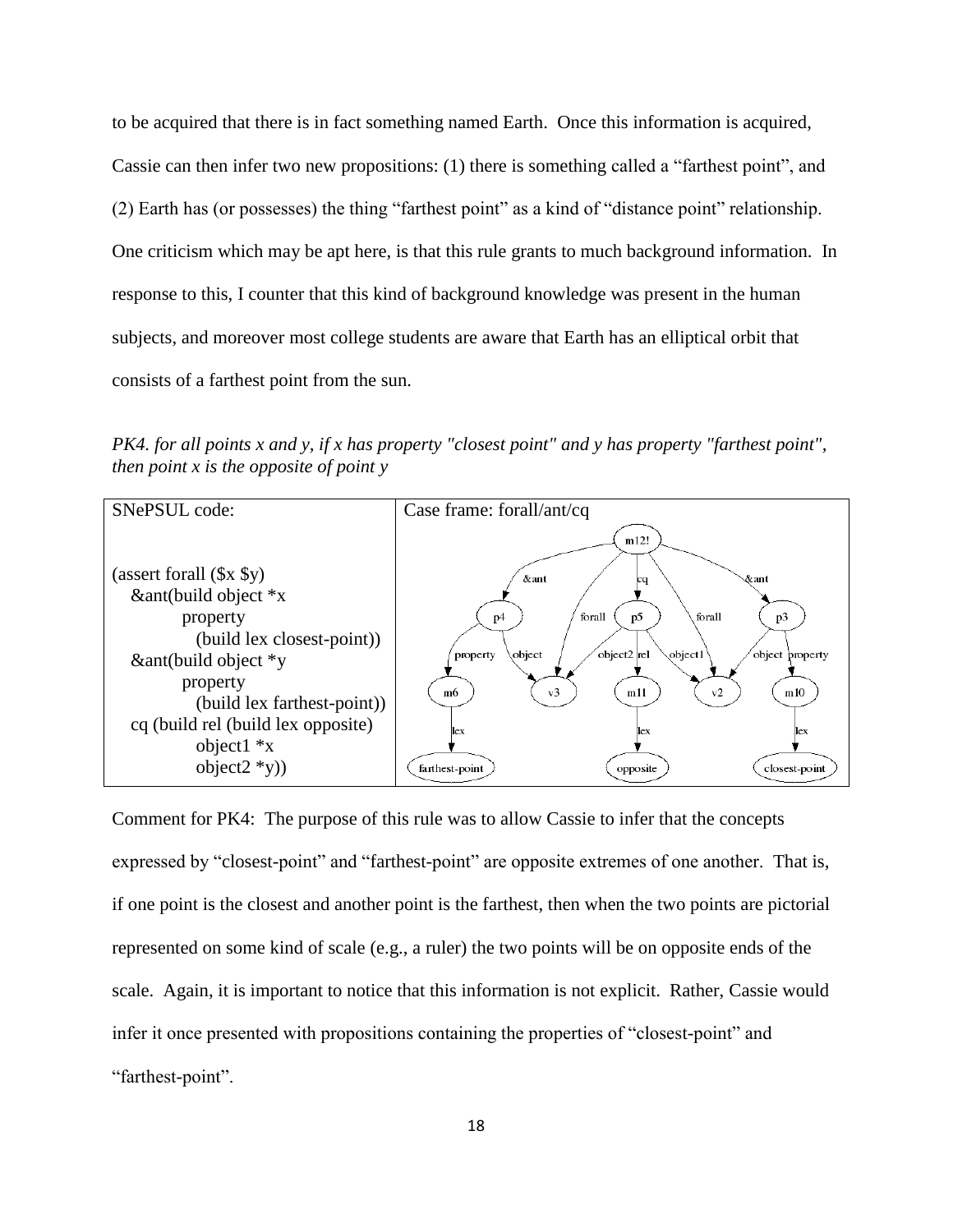*PK5. for all points x, y, and planets p, if p reaches point x in January and p reaches point y in July, then point x is the opposite of point y*



Comment for PK5: Similar to PK4, the purpose for this rule was to allow Cassie to infer that two things are opposite extremes of one another. However, whereas PK4 pertained to distance relationships, PK5 pertains to the twelve month cycle of the year. That is, since January is the first month of the year and July is the seventh month, the two are at opposite extremes of another in the calendar year.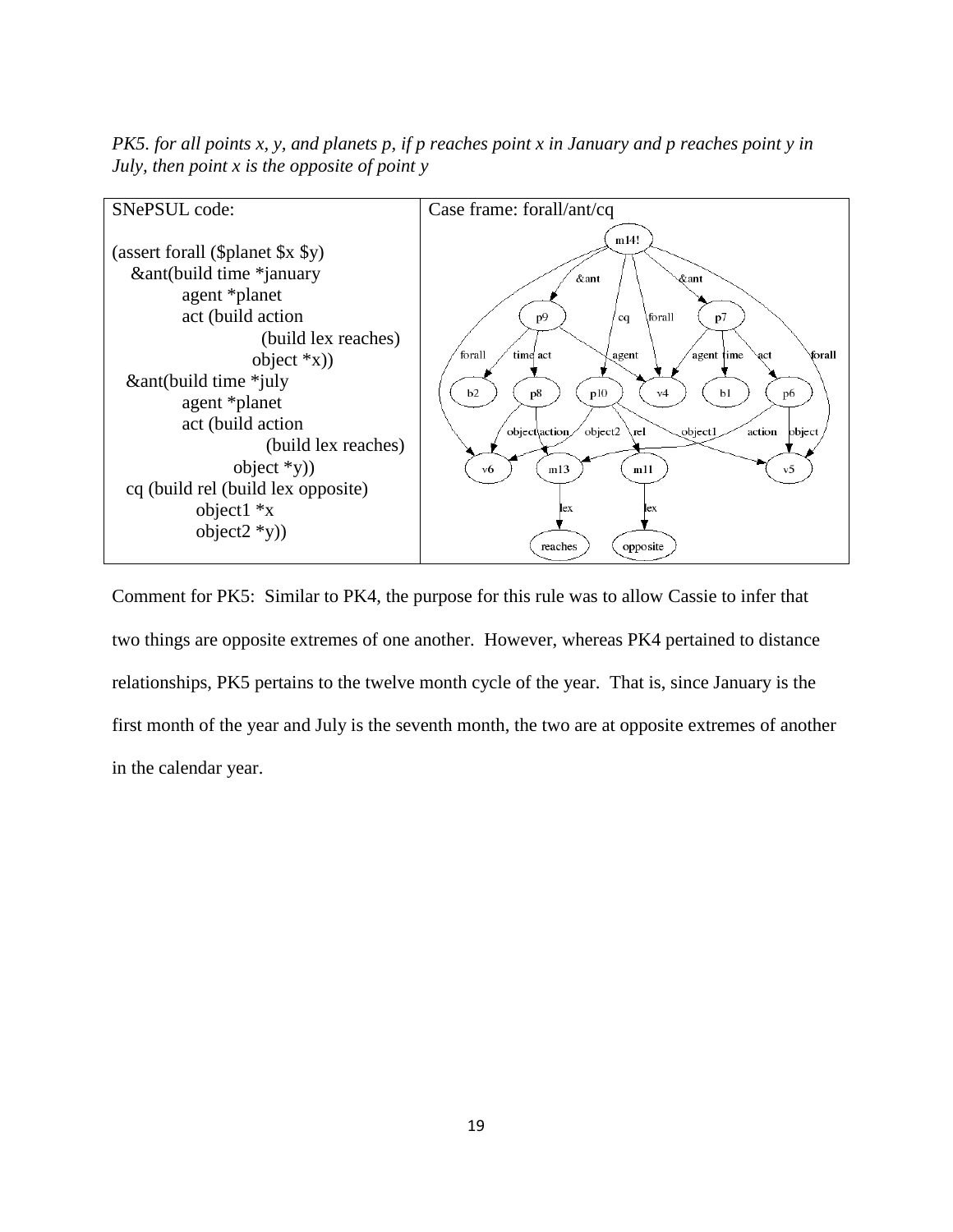*PK6. for all x, y, and z, if x is the opposite of y and x is the opposite of z and z has the property "unknown", then y is equiv to z*



Comment for PK6: The purpose of this rule was to allow Cassie to make an inference on something which has the property of being "unknown". It makes this inference by looking for the relationship of "opposite" which the unknown object  $(z)$  and another object  $(y)$  both have with respect to a third object  $(x)$ . If these relationships (i.e. x opposite y, and x opposite z) are found, then Cassie infers that y and z are equivalent. This kind of reasoning was exhibited by the human subjects when they inferred the meaning of aphelion must be equivalent to the opposite of closest point.

Another way representing this rule is as a kind of pseudo-syllogism:

x is an opposite of y x is an opposite of z \_\_\_\_\_\_\_\_\_\_\_\_\_\_\_\_

z is equivalent to y

It is important to note, that this not a general form of valid reasoning. For example, New York City and Philadelphia are both opposites (in a geographic sense) of Los Angles, but it does not follow from this that New York City is equivalent to Philadelphia. However, the importance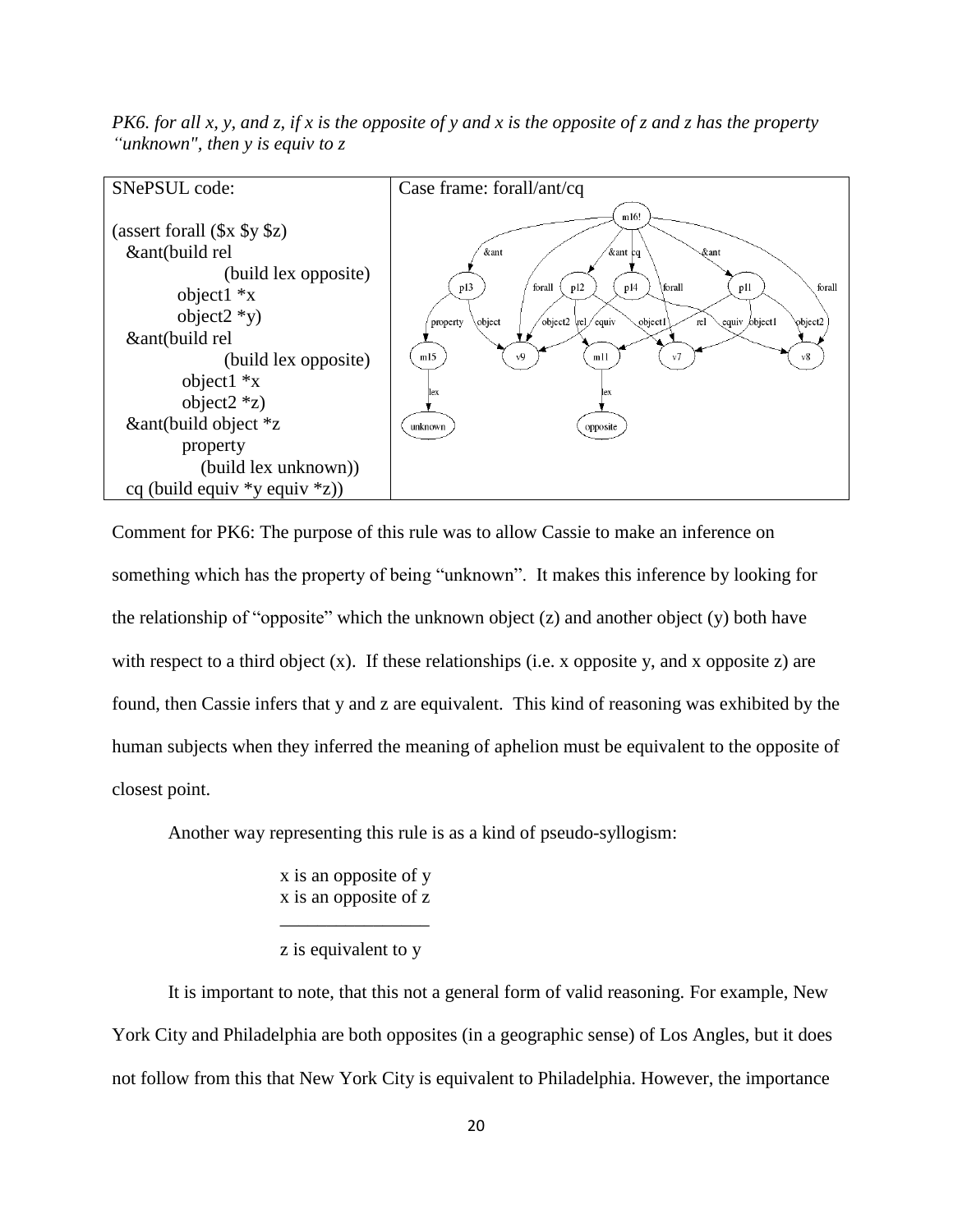of this rule is not in producing valid reasoning, but in modeling the reasoning performed by the human subjects. That is, that human subjects inferred that the aphelion was the farthest point from point because July is "opposite" to January and the farthest point is "opposite" to closest point.

#### **5. Cassie's Results**

In the proceeding section, I explained both the representation of my passage and the pertinent background information in SNePS. However, the question still remains about what Cassie inferred for the meaning of "aphelion point", and how the inference was made.

Based on the background rules, what Cassie should have inferred was that "aphelionpoint" is equivalent to "farthest-point". This is in fact what Cassie inferred, but what is interesting is the way in the inference was made. For, as the propositions for the passage were read by Cassie, Cassie used the background knowledge was used to make new inferences.

To see this, let us take a look at the output obtained from running the program aphelionpoint.demo. The propositions read by Cassie are labeled  $C1 - C8$  ("C" for Cassie), and similar to the previous section, the propositions are italicized for ease of readability and commentary is provided. Before-and-after graphs are used to focus on how the application of prior knowledge produced new inferences. Propositions which do not include graphs are the same as the corresponding graphs in P1 – P8. For the complete text of my program, please see Appendix B, and for a complete text of a demonstration of my program, please see Appendix C.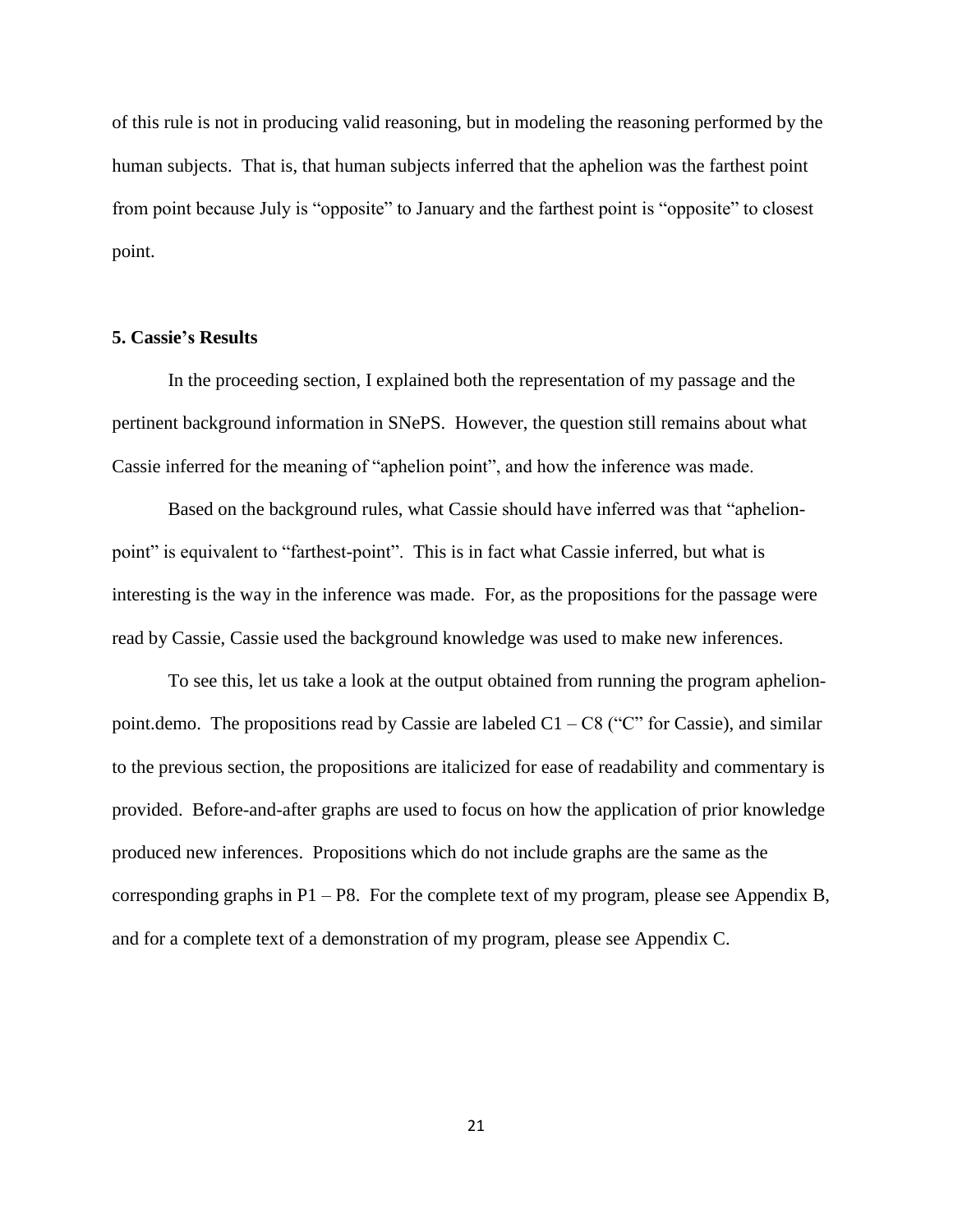## *I. FIRST SENTENCE: Earth reaches its closest point in January.*



*C1. There is something named "Earth".*

Comment for C1: When given proposition P1, Cassie applied rule PK3 which says that if there is something named "Earth" then it has a farthest-point. This is represented after-graph which shows farthest-point (node b3) related to Earth (node b4) via the relationship "distance-point". *C2. Something has the property "closest point".*



Comment for C2: When given P2, Cassie applied rule PK4 which says that if something is a closest-point and something is an farthest-point then they are opposites of one another. This represented in the after-graph which shows closest-point (node b5) and farthest-point (node b3) are related via "opposite".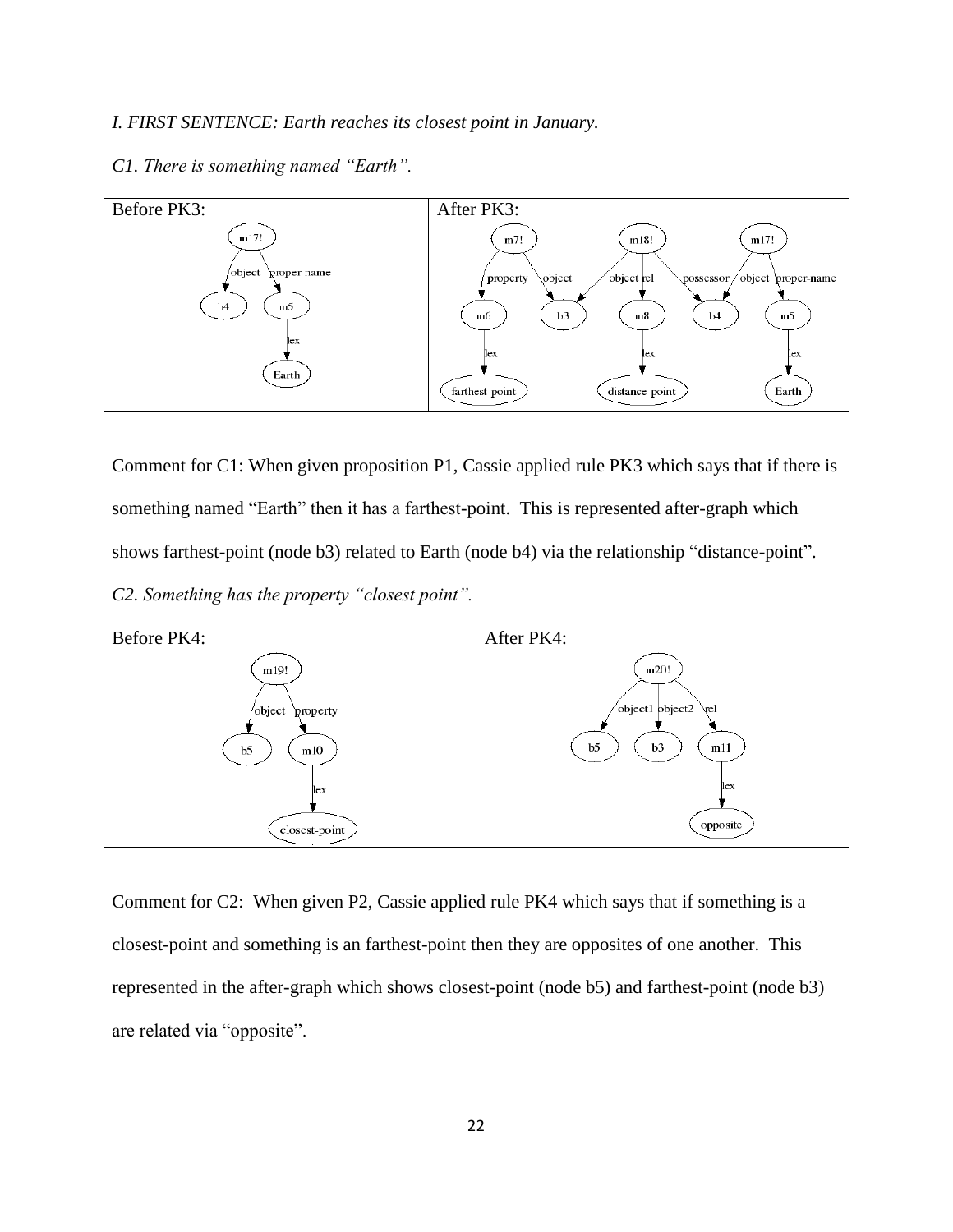- *C3. Earth has the thing "closest point" via the relationship "distance point".*
- *C4. Earth reaches the closest point in January.*
- *II. SECOND SENTENCE: Earth reaches its aphelion point in July.*
- *C5. There is something named "Earth".*
- *C6. Something has the property "aphelion point".*
- *C7. Earth has the thing "aphelion point" via the relationship "distance point".*
- *C8. Earth reaches the "aphelion point" in July.*



Comment for C8: Unlike the C1 and C2 above, C8 involves multiple inferences (PK5 and PK6). First, Cassie applied PK5 which says that if Earth reaches a point in January and another different point in July then those two points are opposites. This is represented in the after-graph which show closest-point (node b5) and aphelion-point (node b6) related as "opposite". As a result of this new inference (i.e., the result of PK5) Cassie was then able apply PK6 which says basically says that if objects y and z are opposites of object x, then y and z are equivalent. The resulting graph looks like this: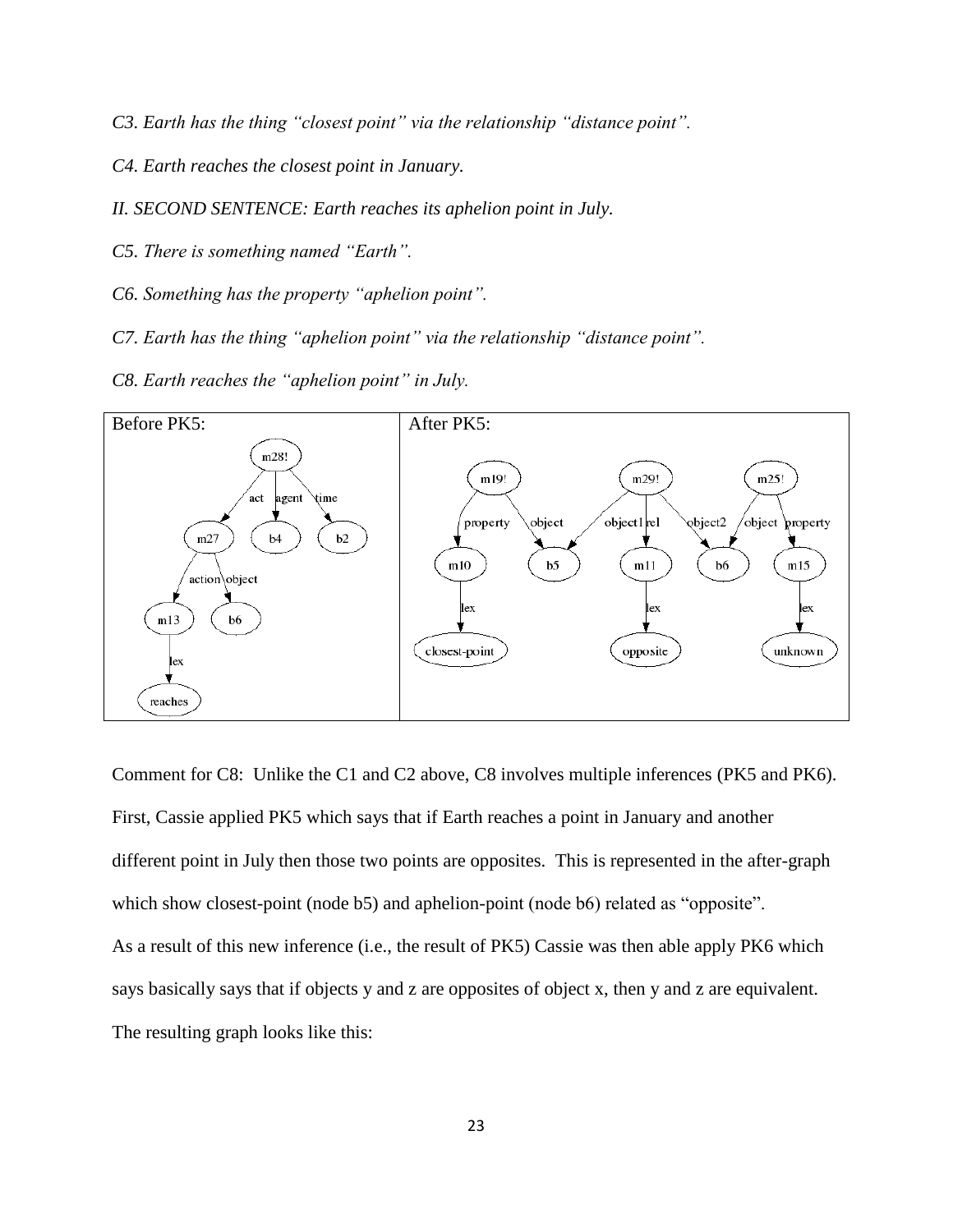

This graph is a bit complicated to read, but the thing I wish to draw your attention to is node m30! (a close up is below) which represents the proposition that aphelion-point (node b3) and farthest-point (node b6) are equivalent.



This result (i.e., the proposition represented by node m30!) was expected. However, as has been shown in this section, what is most interesting is not the result, but the types of inferences Cassie made in obtaining the result. Like the human subjects, Cassie used background knowledge in order to "guess" (or compute) the meaning of "aphelion point".

## **6. Future Work**

Although Cassie made an inference between farthest-point and aphelion-point, there is still much work (both short term and long term) which needs to be done. In the short term,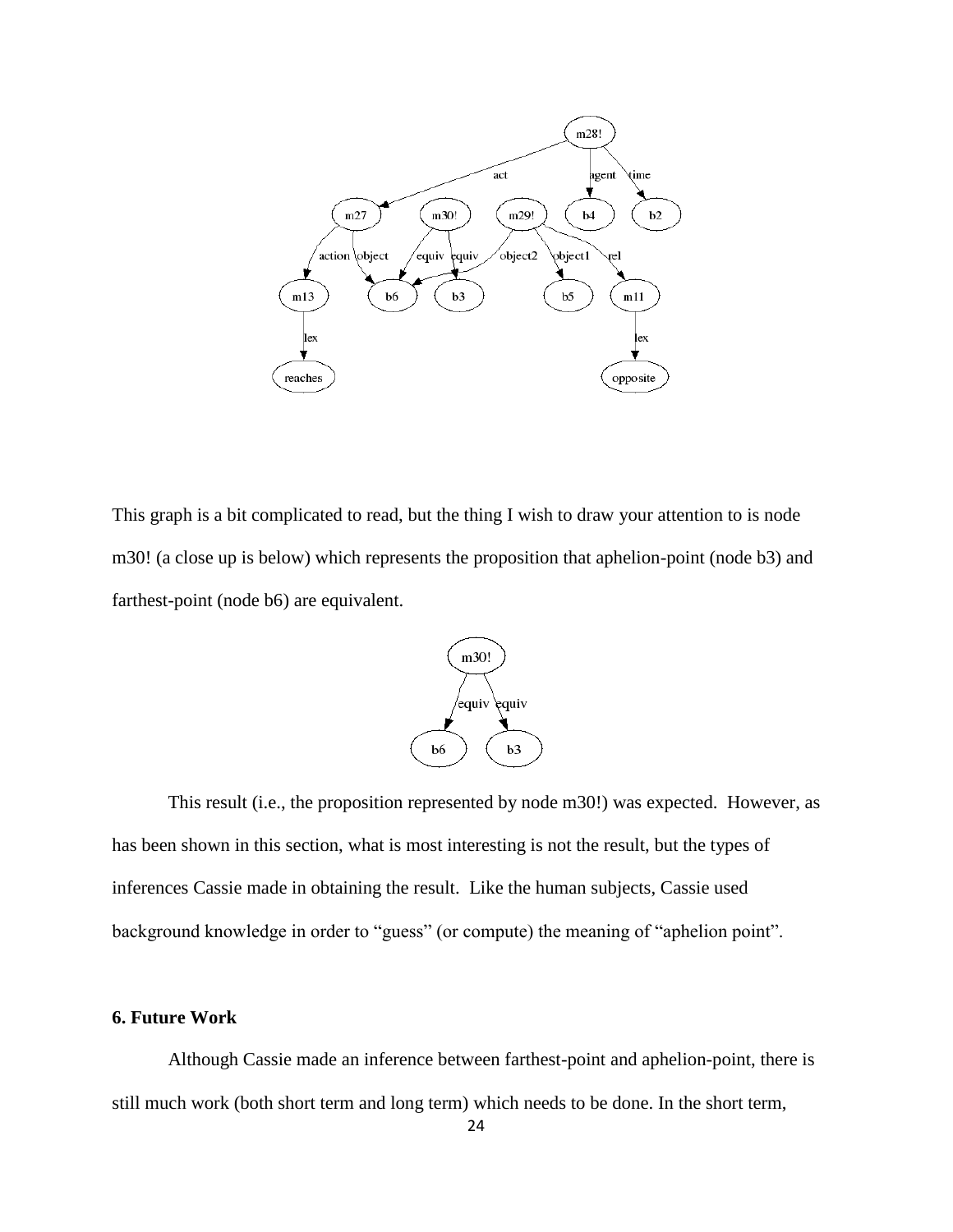Cassie"s defineNoun algorithm needs to be modified to handle the equiv-equiv and agent/act/action/object/time case frames I used in this project. For, instead of using the defineNoun algorithm to find the inferred meaning, I had to ask Cassie if two equivalent nodes existed using the "findassert" command: (findassert equiv ?x equiv ?x)

In the long term, a more complex set of case frames needs to be developed for representing many of the concepts in my passage. For example, I made liberal use of the relationships "distance-point", "opposite", and "reaches". These are complex notions in and of themselves, and my representations do not delve into their complexities. Also, my representation of an action occurring at a particular time is too general. An adequate representation of this time relation needs more detail.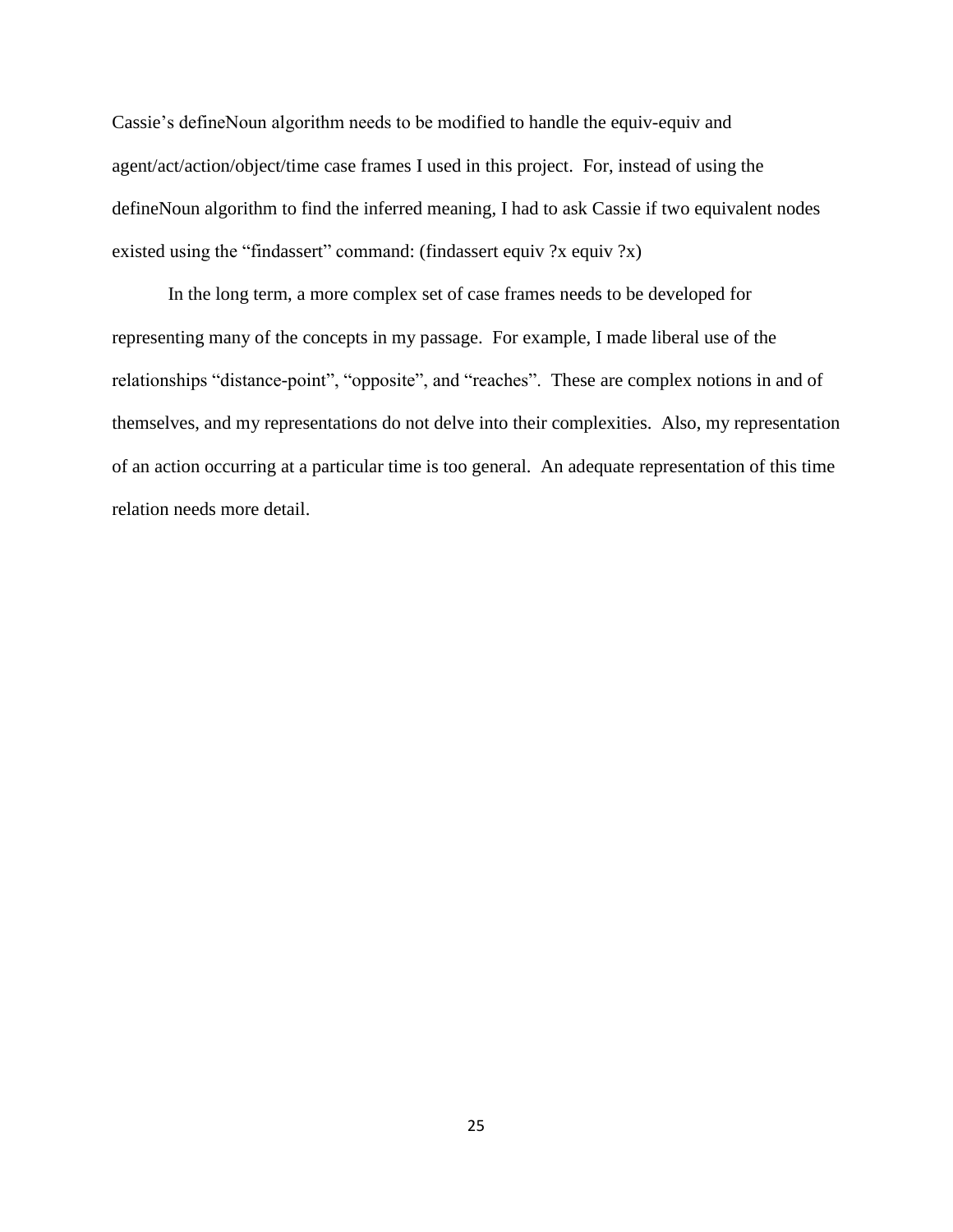# **Appendix A: Case Frames**

The following is a description of the syntax and semantics of the case frames used for representing the CVA passage.<sup>10</sup> In all case frames, *m* represents a previously unused identifier node, and *i, j, k, m, n,* and *t* are individual nodes used to represent entities. The result is a network (i.e., a graph of nodes and edges) with *m* being a structured proposition node. 1. lex

| Syntax:<br>m |     | Semantics:<br>$\lceil \lceil m \rceil \rceil$ is the concept expressed by uttering $\lceil \lceil w \rceil \rceil$ |
|--------------|-----|--------------------------------------------------------------------------------------------------------------------|
| w            | .¢× | Example:<br>A concept expressed in English by the word "brachet"<br>(build lex "brachet")                          |

# 2. object/proper-name



# 3. object/property

l



<sup>10</sup> http://www.cse.buffalo.edu/~rapaport/CVA/CaseFrames/case-frames/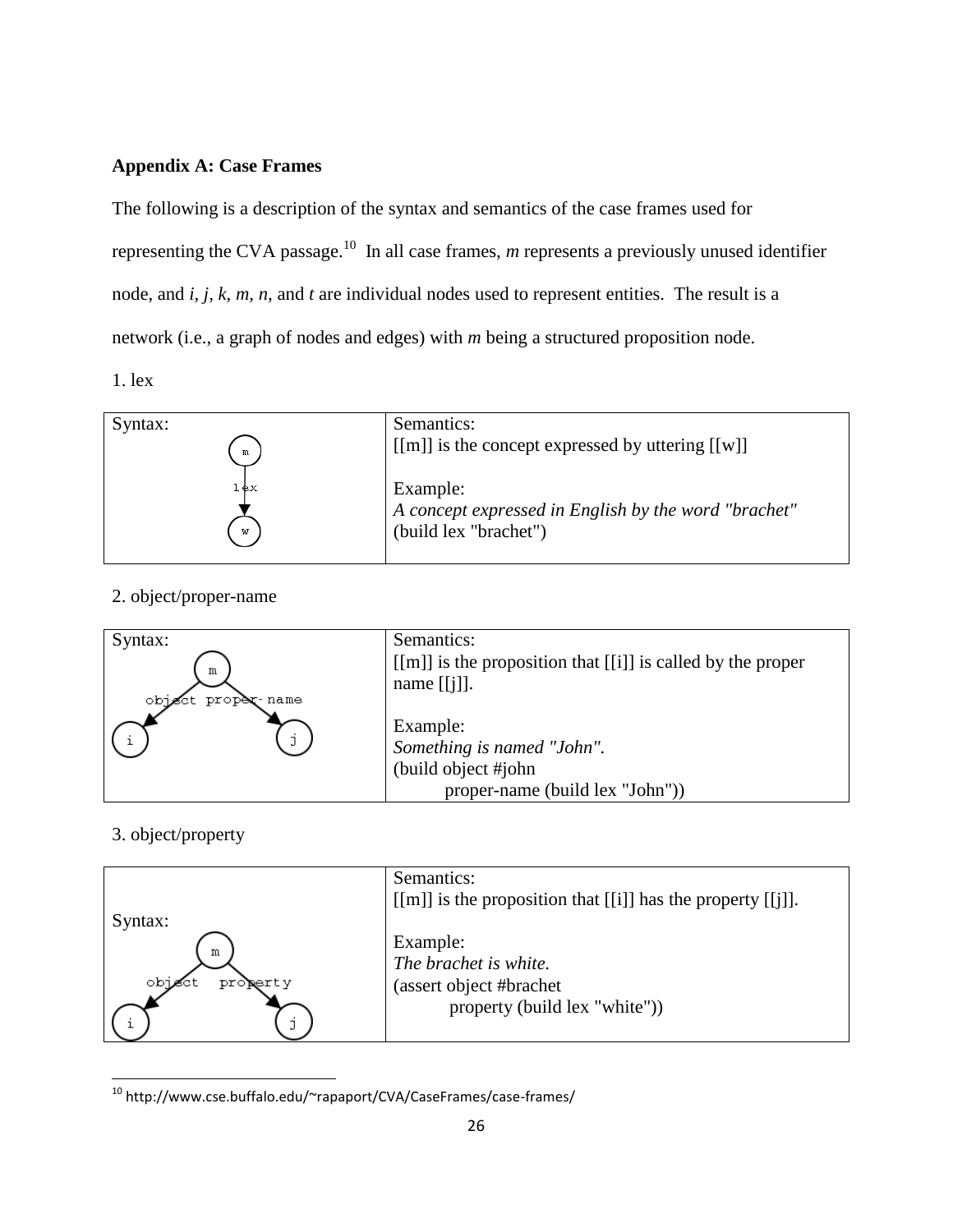# 4. object/rel/possessor

| Syntax:<br>m<br>obje<br>posdessor<br>r⊕l<br>k | Semantics:<br>[[m]] is the proposition that [[i]] is a [[k]] of [[j]];<br>or: $[[m]]$ is the proposition that $[[i]]$ is $[[j]]$ 's $[[k]]$ ;<br>or: [[m]] is the proposition that [[i]] is possessed (in some<br>unspecified way) by $[[j]]$ and the relationship of $[[i]]$ to<br>$[[j]]$ is $[[k]].$<br>Example: |
|-----------------------------------------------|---------------------------------------------------------------------------------------------------------------------------------------------------------------------------------------------------------------------------------------------------------------------------------------------------------------------|
|                                               | Fido is John's dog.                                                                                                                                                                                                                                                                                                 |
|                                               | (assert object #Fido                                                                                                                                                                                                                                                                                                |
|                                               | rel (build lex "dog")                                                                                                                                                                                                                                                                                               |
|                                               | possessor #john)                                                                                                                                                                                                                                                                                                    |

5**.** agent/act/action/object/time

| Syntax:                | Semantics:                                                                                                                                                        |
|------------------------|-------------------------------------------------------------------------------------------------------------------------------------------------------------------|
| time<br>m<br>aq∉h      | $[[m]]$ is the proposition that agent $[[i]]$ performs action $[[i]]$<br>with respect to object [[k]], and the action [[j]] occurs<br>during or at time $[[t]]$ . |
| n                      | Example:                                                                                                                                                          |
| act <b>∠</b> on object | Now, Sir Tor picks up the brachet.                                                                                                                                |
|                        | (assert agent #SirTor                                                                                                                                             |
| k                      | act (build action (build lex "pick up")                                                                                                                           |
|                        | object #brachet)                                                                                                                                                  |
|                        | time #now)                                                                                                                                                        |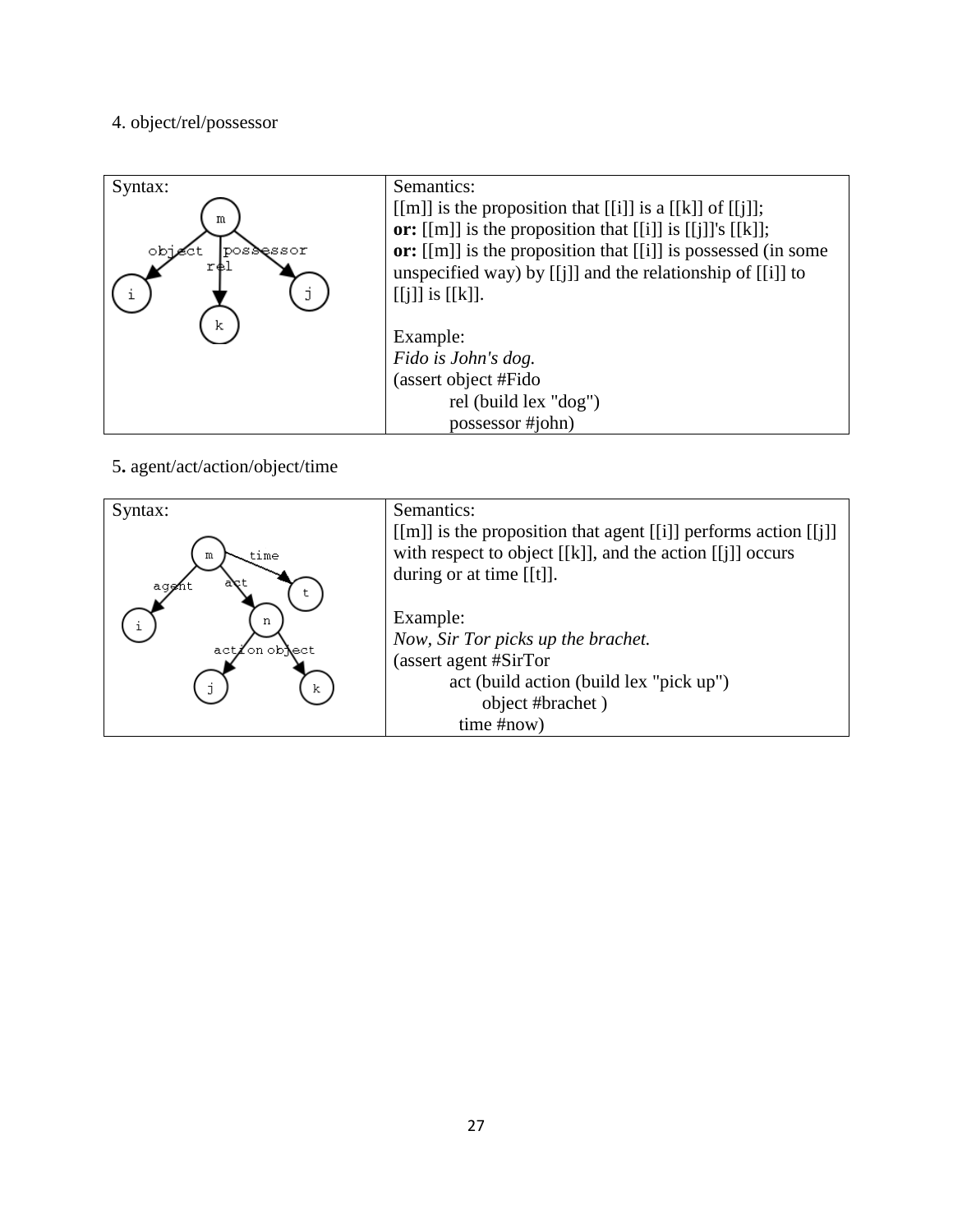**Appendix B: My SNePS Program for aphelion-point (aphelion-point.demo)**

```
; =======================================================================
; FILENAME: aphelion-point.demo
; DATE: 12/08/2008
; PROGRAMMER: Bill Duncan
;; this template version: snepsul-template.demo-20061005.txt
; Lines beginning with a semi-colon are comments.
; Lines beginning with "^" are Lisp commands.
; All other lines are SNePSUL commands.
;
; To use this file: run SNePS; at the SNePS prompt (*), type:
;
     ; (demo "aphelion-point.demo" :av)
;
; Make sure all necessary files are in the current working directory
; or else use full path names.
; =======================================================================
; Turn off inference tracing.
; This is optional; if tracing is desired, then delete this.
^(setq snip:*infertrace* nil)
; Load the appropriate definition algorithm:
^(load "/projects/rapaport/CVA/STN2/defun_noun.cl")
; Clear the SNePS network:
(resetnet t)
; OPTIONAL:
; UNCOMMENT THE FOLLOWING CODE TO TURN FULL FORWARD INFERENCING ON:
;
; ;enter the "snip" package:
; ^(in-package snip)
;
; ; turn on full forward inferencing:
; ^(defun broadcast-one-report (represent)
; (let (anysent)
; (do.chset (ch *OUTGOING-CHANNELS* anysent)
; (when (isopen.ch ch)
; (setq anysent
; (or (try-to-send-report represent ch)
; anysent)))))
   ; nil)
;
; ; re-enter the "sneps" package:
; ^(in-package sneps)
; load all pre-defined relations:
; NB: If "intext" causes a "nil not of expected type" error,
; then comment-out the "intext" command and then
         uncomment & use the load command below, instead
;^(load "/projects/rapaport/CVA/STN2/demos/rels")
(intext "/projects/rapaport/CVA/STN2/demos/rels")
```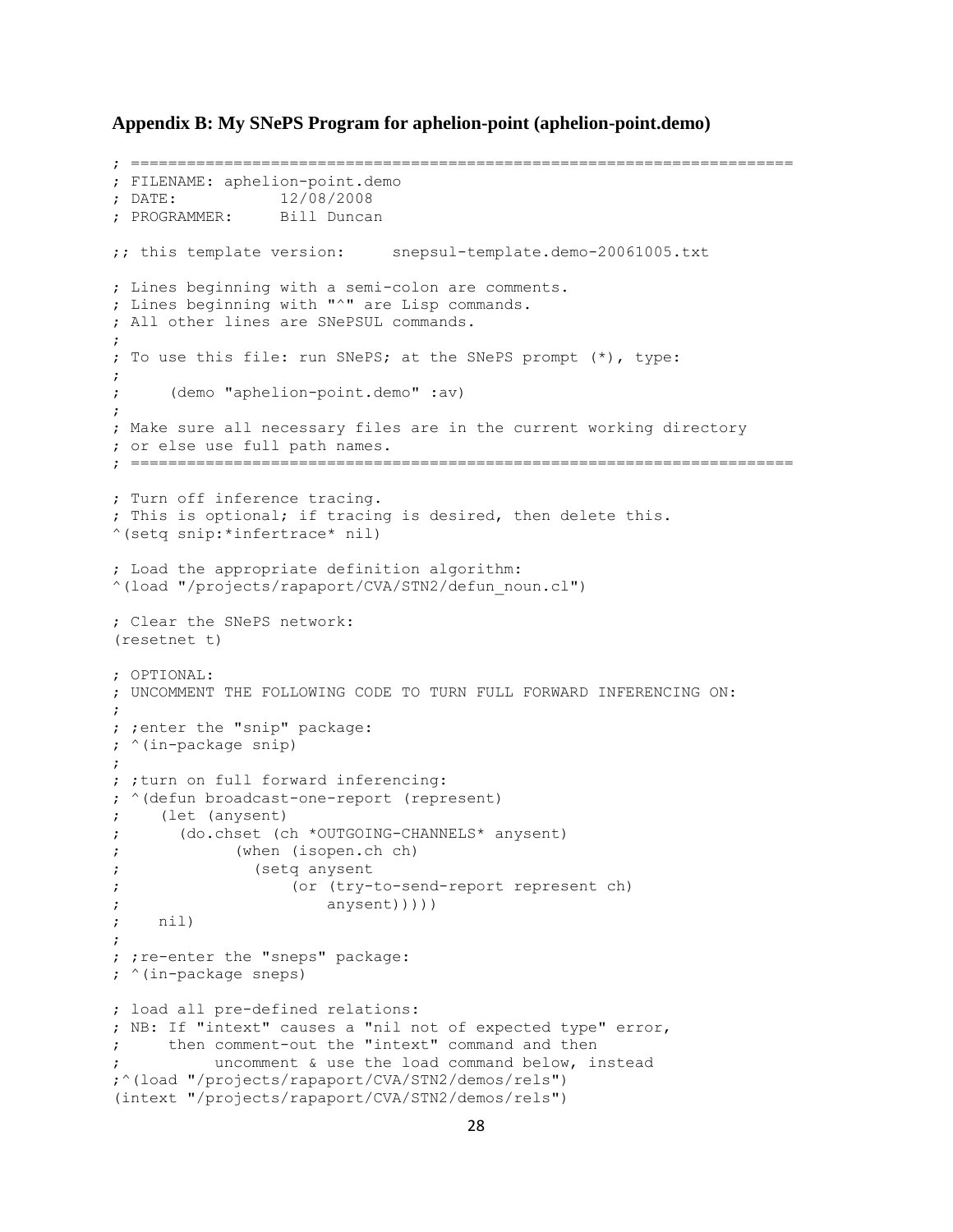```
; load all pre-defined path definitions:
(intext "/projects/rapaport/CVA/mkb3.CVA/paths/paths")
; BACKGROUND KNOWLEDGE:
; =====================
;; The following propositions (PK1 - PK6)
;; represent the prior knowledge (abbreviated "PK")
;; used for determining the meaning of
;; aphelion point (note: PK3 - PK6 are rules
;; for inferring new propositions).
;; The case frame used to represent the propostion is included
;; with each proposition.
;; For more information on these case frames see
;; http://www.cse.buffalo.edu/~rapaport/CVA/CaseFrames/case-frames/
;; http://www.cse.buffalo.edu/sneps/Manuals/manual27.pdf
;; http://www.cse.buffalo.edu/sneps/.
;; *************************************
;; PK1. Something is named January
;; case frame: object/proper-name
;; *************************************
(describe
   (assert object #january 
           proper-name (build lex January)))
;; *************************************
;; PK2. Something is named July
;; case frame: object/proper-name
;; *************************************
(describe
   (assert object #july 
           proper-name (build lex July)))
;; ******************************************
;; PK3. (Rule):
;; if something has proper name "Earth"
;; then there is something which has the property "farthest point"
;; and "farthest point" is possessed by "Earth"
;; via the relationship "distance point"
;; case frame: forall/ant/cq
;; ******************************************
(describe
   (assert forall $x
    &ant(build object *x
                proper-name (build lex Earth))
     cq ((build object #farthest-point
                property (build lex farthest-point))
         (build object *farthest-point
                rel (build lex distance-point)
                possessor *x))))
;; ****************************************
;; PK4. (Rule): 
;; for all points x and y
```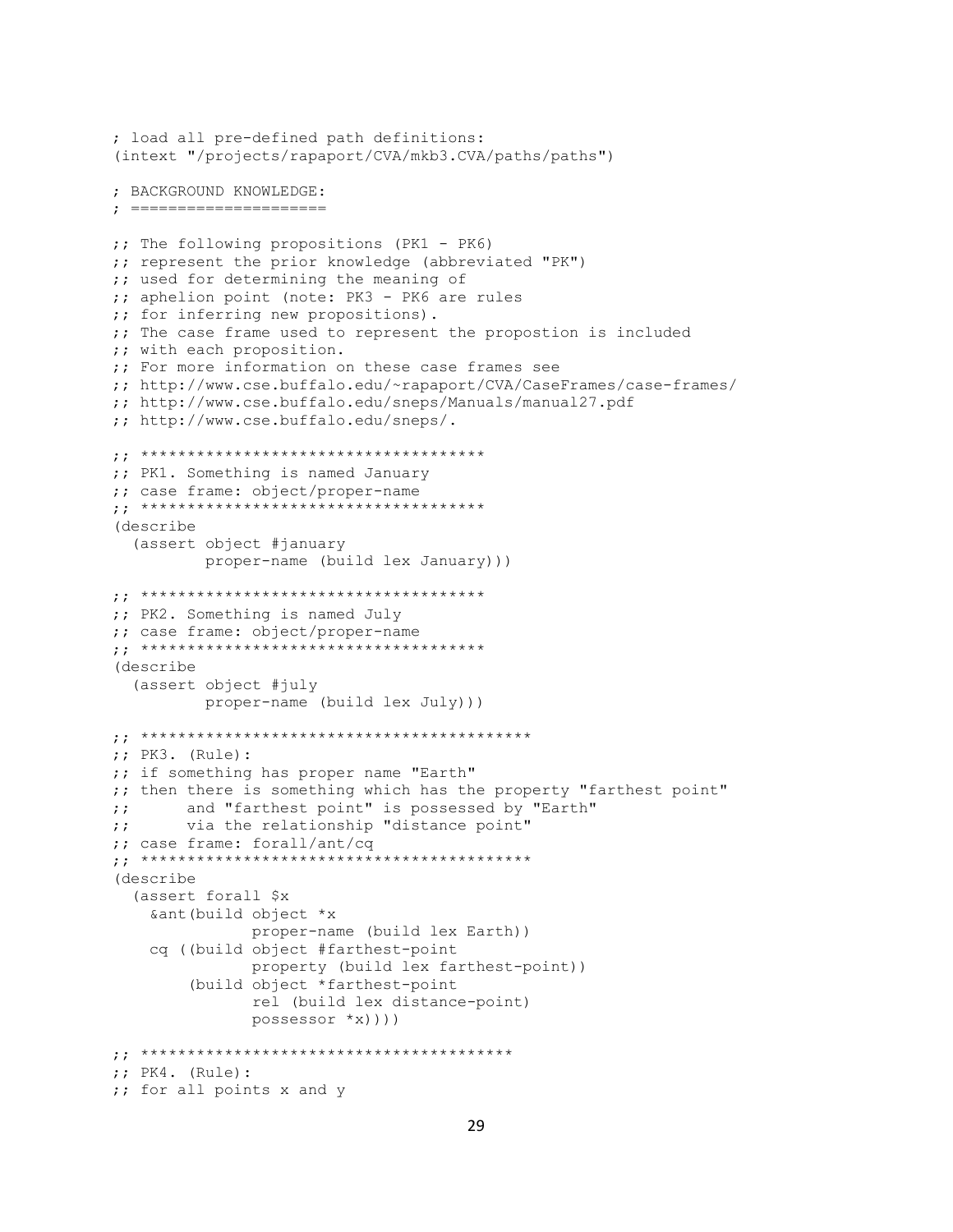```
;; if x has property "closest point"
;; and y has property "farthest point"
;; then point x is the opposite of point y
;; case frame: forall/ant/cq
;; ****************************************
(describe
   (assert forall ($x $y)
     &ant(build object *x
                property (build lex closest-point))
     &ant(build object *y
                property (build lex farthest-point))
     cq (build rel (build lex opposite)
                   object1 *x
                  object2 *y)))
;; *************************************
;; PK5. (Rule):
;; for all points x, y, and planets p
;; if p reaches point x in January
;; and p reaches point y in July
;; then point x is the opposite of point y
;; case frame: forall/ant/cq
;; *************************************
(describe 
   (assert
     forall ($planet $x $y)
       &ant(build time *january
                  agent *planet
                  act (build action (build lex reaches)
                             object *x))
       &ant(build time *july
                  agent *planet
                 act (build action (build lex reaches)
                             object *y))
       cq (build rel (build lex opposite)
                 object1 *x
                 object2 *y)))
;; *************************************
;; PK6. (Rule):
;; for all x, y, and z
;; if x is the opposite of y
;; and x is the opposite of z
;; and z has the property "unknown"
;; then y is equiv to z
;; case frame: forall/ant/cq
;; *************************************
(describe
   (assert
     forall ($x $y $z)
       &ant(build rel (build lex opposite)
                   object1 *x
                  object2 *y)
       &ant(build rel (build lex opposite)
                   object1 *x
                  object2 *z)
```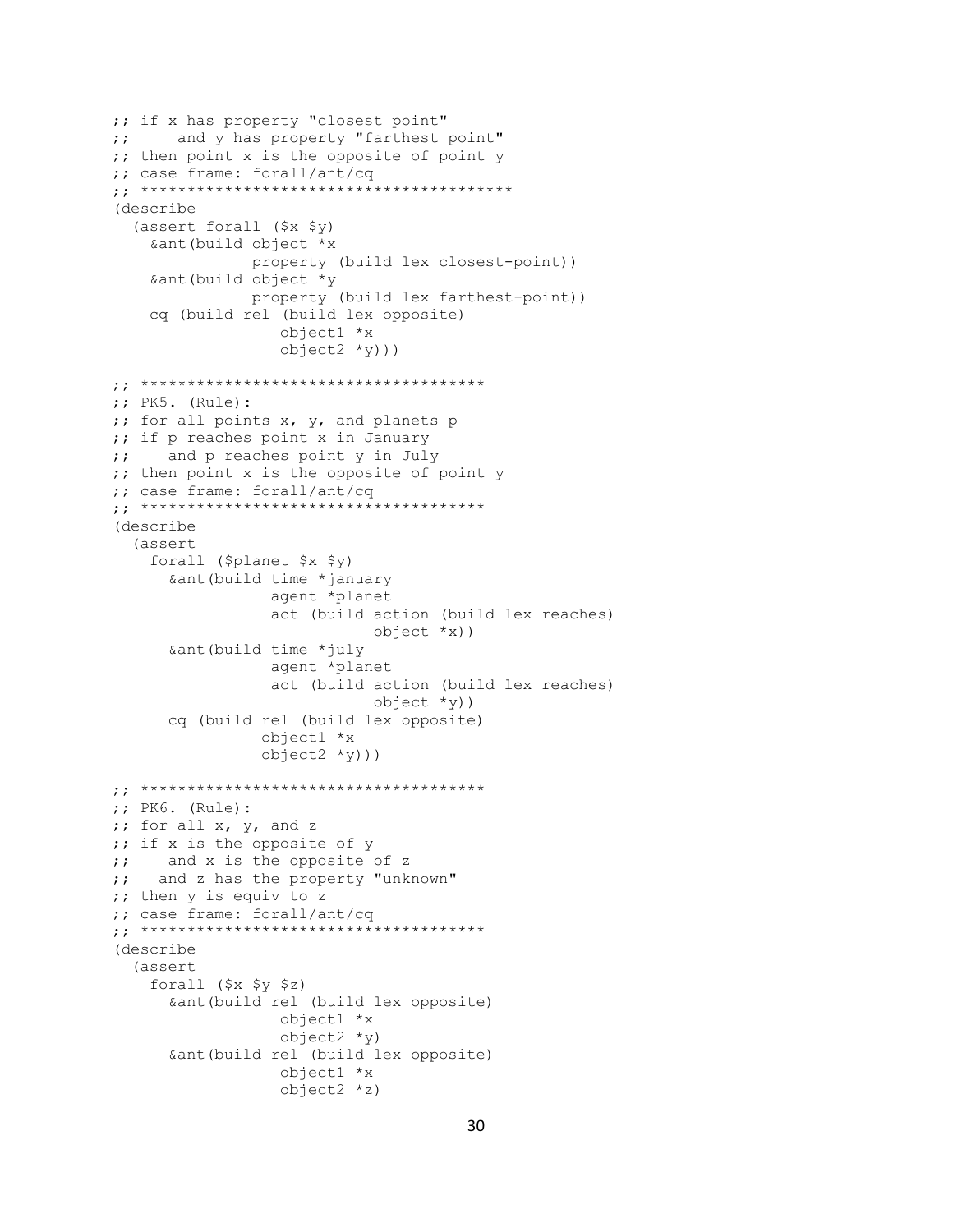```
 &ant(build object *z
                  property (build lex unknown))
       cq (build equiv *y equiv *z)))
; CASSIE READS THE PASSAGE:
; =========================
;; Here is the orignial passage:
;; Earth reaches its closest point in January.
;; Earth reaches its aphelion point in July.
;; The above two sentences are broken
;; down into the following eight propositions:
;; FIRST SENTENCE:
;; Earth reaches its closest point in January.
;; Breakdown:
;; P1. There is something named "Earth".
;; P2. Something has the property "closest point".
;; P3. Earth has (possesses) the thing "closest point"
;; via the relationship "distance point"
;; P4. Earth reaches the closest point in January.
;; SECOND SENTENCE:
;; Earth reaches its aphelion point in July.
;; Breakdown:
;; P5. There is something named "Earth".
;; P6. Something has the property "aphelion point".
;; P7. Earth has (possesses) the thing "aphelion point"
;; via the relationship "distance point"
;; P8. Eath reaches the aphelion point in July.
;; These propositions are represented in SNePSUL as follows.
;; The case frame used to represent the propostion is included
;; with each proposition.
;; For more information on case frames see
;; http://www.cse.buffalo.edu/~rapaport/CVA/CaseFrames/case-frames/
;; http://www.cse.buffalo.edu/sneps/Manuals/manual27.pdf
;; http://www.cse.buffalo.edu/sneps/.
;; *************************************
;; P1. There is something named "Earth".
;; case frame: object/proper-name
;; *************************************
(describe
   (add object #earth 
        proper-name (build lex Earth)))
;; *************************************
;; P2. Something has the property "closest point".
;; case frame: object/property
;; *************************************
(describe
   (add object #closest-point 
        property (build lex closest-point)))
```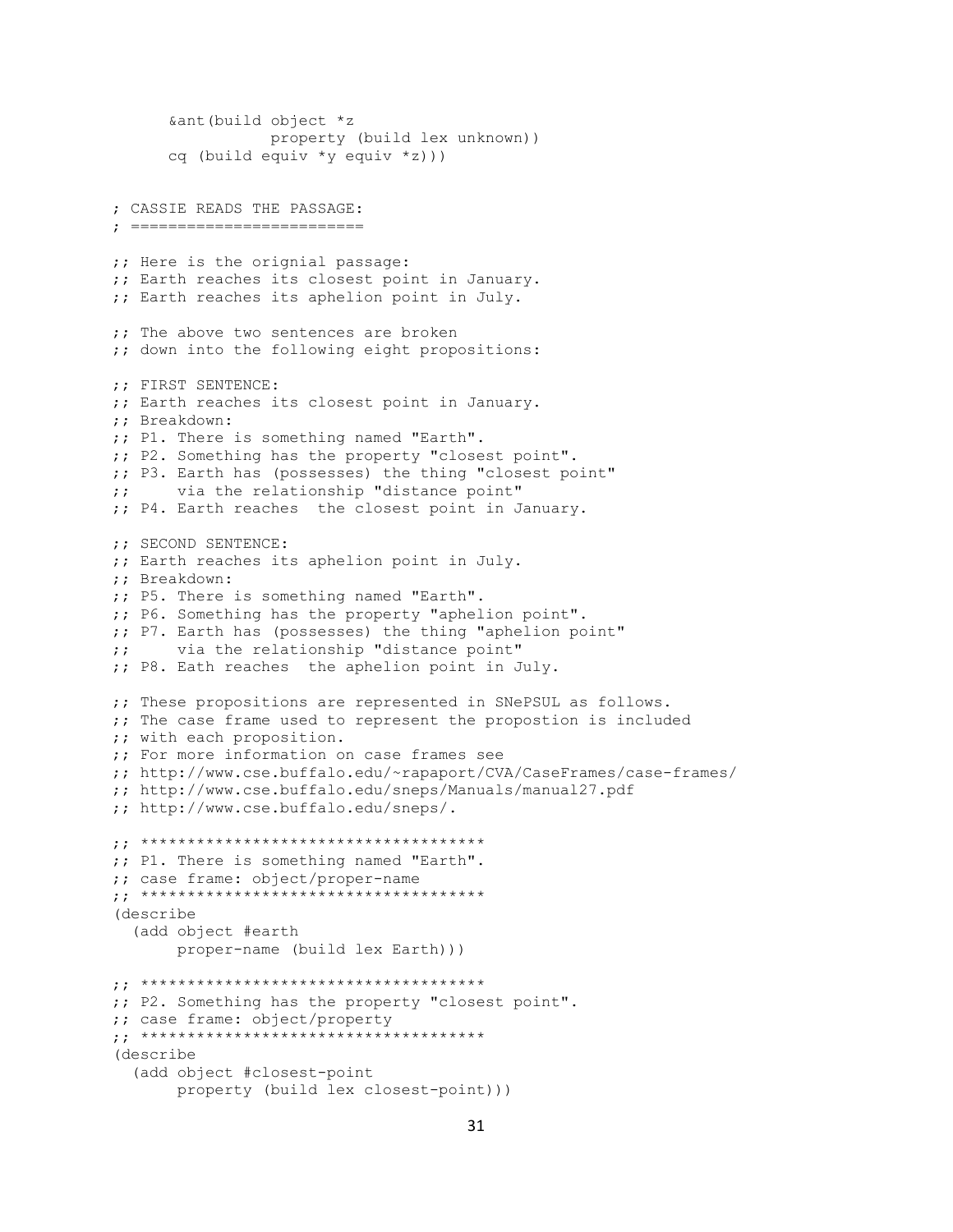```
;; *************************************
;; P3. Earth has (possesses) the thing "closest point"
;; via the relationship "distance point"
;; case frame: object/rel/possessor
;; *************************************
(describe
   (add object *closest-point
        rel (build lex distance-point)
       possessor *earth))
;; *************************************
;; P4. Earth reaches the closest point in January.
;; case frame: agent/act/action/object/time
;; note: This is a non-standard case frame.
;; The time relation has been added to
;; the standard agent/act/action/object
;; case frame in order to denote the time
;; at which the action occurred.
;; *************************************
(describe
   (add agent *earth
       act (build action (build lex reaches)
                   object *closest-point)
        time *january))
;; *************************************
;; P5. There is something named "Earth".
;; case frame: object/proper-name
;; *************************************
;; This does not need to be represented because it
;; has already been represented in P1 above.
;; *************************************
;; P6. Something has the property "aphelion point".
;; case frame: object/property
;; *************************************
(describe
   (add object #aphelion-point 
       property (build lex unknown)))
;; *************************************
;; P7. Earth has (possesses) the thing "aphelion point"
;; via the relationship "distance point"
;; case frame: object/rel/possessor
;; *************************************
(describe
   (add object *aphelion-point
        rel (build lex distance-point)
       possessor *earth))
;; *************************************
;; P8. Eath reaches the aphelion point in July.
;; case frame: agent/act/action/object/time
;; note: This is a non-standard case frame.
```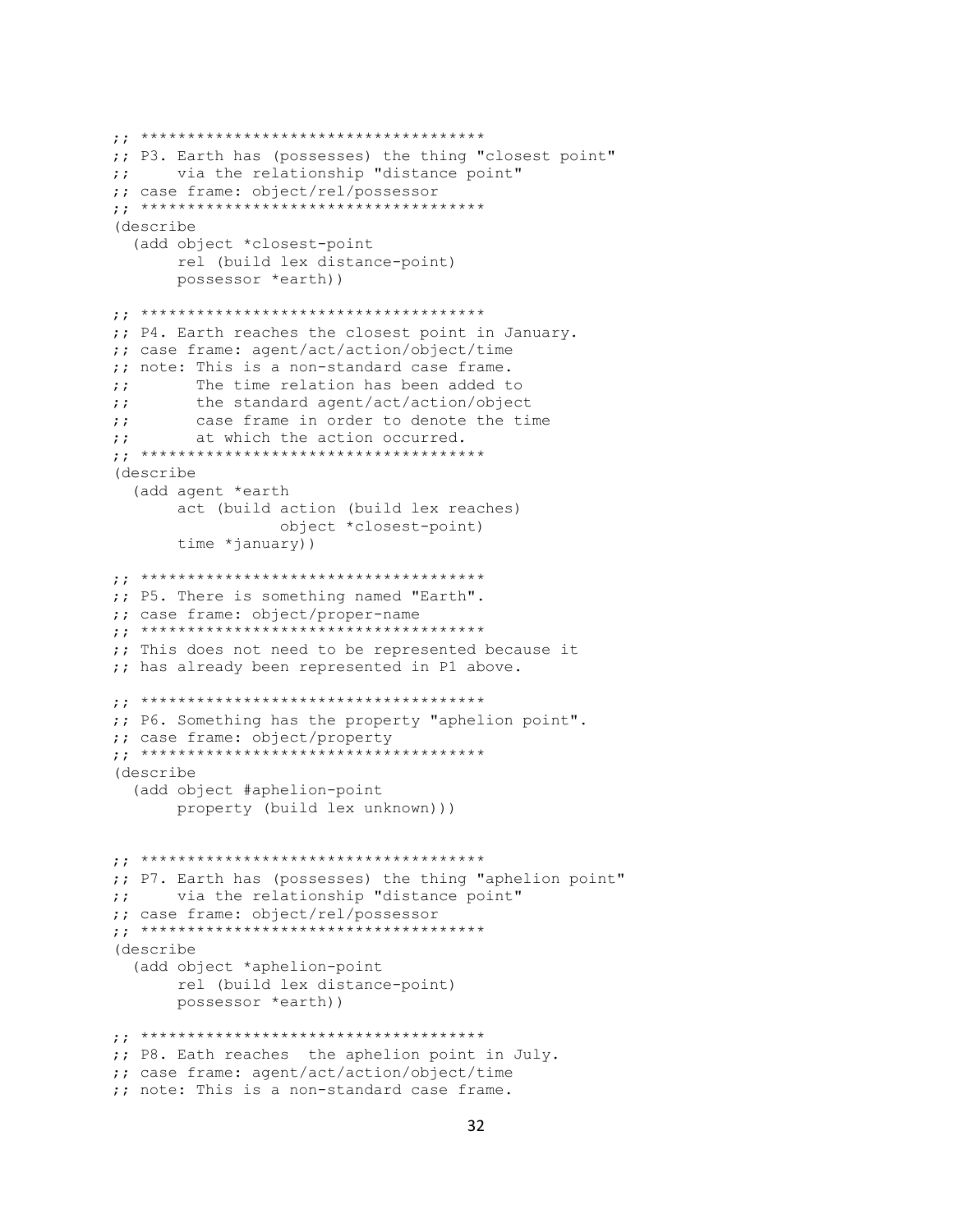```
;; The time relation has been added to
;; the standard agent/act/action/object
;; case frame in order to denote the time
;; at which the action occurred.
;; *************************************
(describe
   (add agent *earth
       act (build action (build lex reaches)
                 object *aphelion-point)
       time *july)) 
; Ask Cassie what "aphelion-point" means:
;^(defineNoun "aphelion-point")
;; The defineNoun algorithm will not recognize equiv-equiv relationships.
;; So, instead find two nodes which stand in equiv-equiv relationhsip.
;; That is, the nodes are equivelant to each other.
(describe (findassert equiv ?x equiv ?x))
```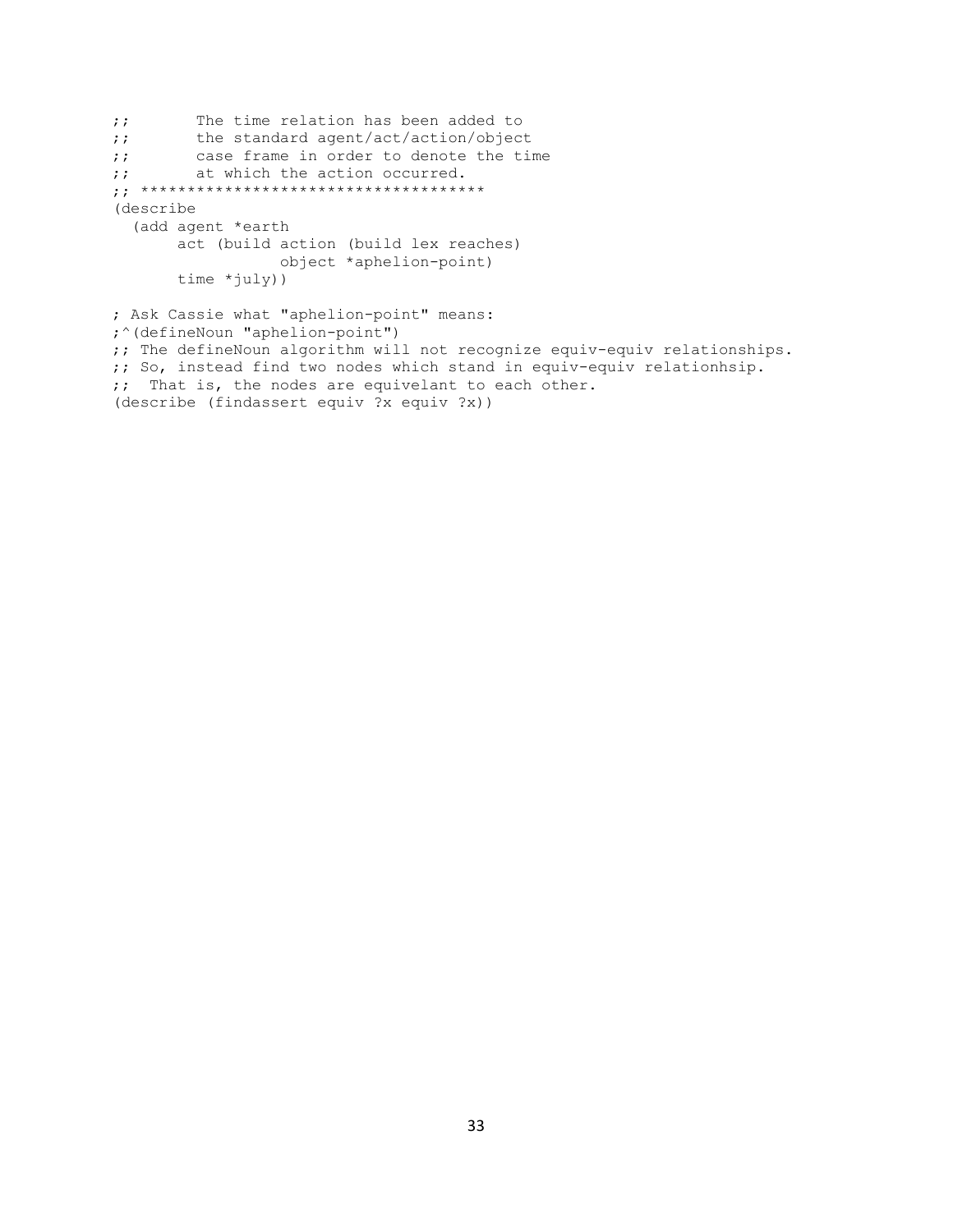#### **Appendix C: Demonstration of My SNePS Program for Aphelion-Point**

 Welcome to SNePS-2.7 [PL:1 2008/02/12 17:19:45] Copyright (C) 1984--2007 by Research Foundation of State University of New York. SNePS comes with ABSOLUTELY NO WARRANTY! Type `(copyright)' for detailed copyright information. Type `(demo)' for a list of example applications. 12/2/2008 14:04:45 \* (demo "aphelion-point.demo") File /home/phigrad/wdduncan/ubcourses/adv knowledge rep/aphelion-point.demo is now the source of input. CPU time : 0.01 \* ; ======================================================================= ; FILENAME: aphelion-point.demo ; DATE: 12/08/2008 ; PROGRAMMER: Bill Duncan ;; this template version: snepsul-template.demo-20061005.txt ; Lines beginning with a semi-colon are comments. ; Lines beginning with "^" are Lisp commands. ; All other lines are SNePSUL commands. ; ; To use this file: run SNePS; at the SNePS prompt (\*), type: ; ; (demo "aphelion-point.demo" :av) ; ; Make sure all necessary files are in the current working directory ; or else use full path names. ; ======================================================================= ; Turn off inference tracing. ; This is optional; if tracing is desired, then delete this.  $\wedge$  ( --> setq snip:\*infertrace\* nil) nil CPU time : 0.00 \* ; Load the appropriate definition algorithm:  $\wedge$  ( --> load "/projects/rapaport/CVA/STN2/defun noun.cl") ; Loading /projects/rapaport/CVA/STN2/defun\_noun.cl t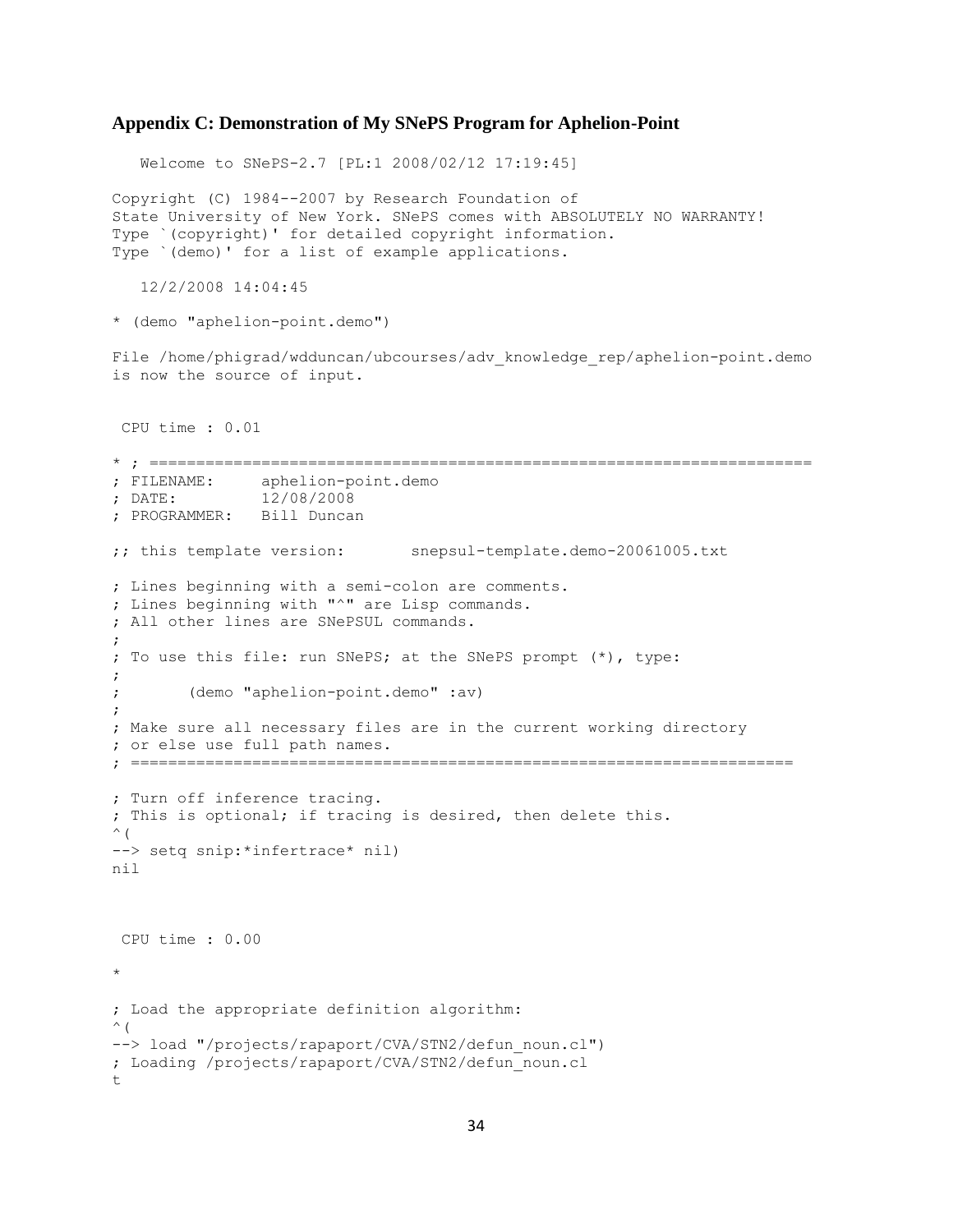```
CPU time : 0.03 
* 
; Clear the SNePS network:
(resetnet t)
Net reset
CPU time : 0.00 
* 
; OPTIONAL:
; UNCOMMENT THE FOLLOWING CODE TO TURN FULL FORWARD INFERENCING ON:
;
; ;enter the "snip" package:
; ^(in-package snip)
;
; ; turn on full forward inferencing:
; ^(defun broadcast-one-report (represent)
; (let (anysent)
; (do.chset (ch *OUTGOING-CHANNELS* anysent)
; (when (isopen.ch ch)
; (setq anysent
; (or (try-to-send-report represent ch)
; anysent)))))
; nil)
;
; ; re-enter the "sneps" package:
; ^(in-package sneps)
; load all pre-defined relations:
; NB: If "intext" causes a "nil not of expected type" error,
; then comment-out the "intext" command and then
          uncomment & use the load command below, instead
;^(load "/projects/rapaport/CVA/STN2/demos/rels")
(intext "/projects/rapaport/CVA/STN2/demos/rels")
Loading file /projects/rapaport/CVA/STN2/demos/rels.
CPU time : 0.00 
* 
; load all pre-defined path definitions:
(intext "/projects/rapaport/CVA/mkb3.CVA/paths/paths")
Loading file /projects/rapaport/CVA/mkb3.CVA/paths/paths.
before implied by the path (compose before
                            (kstar (compose after- ! before)))
before- implied by the path (compose (kstar (compose before- ! after))
                            before-)
after implied by the path (compose after
```

```
35
```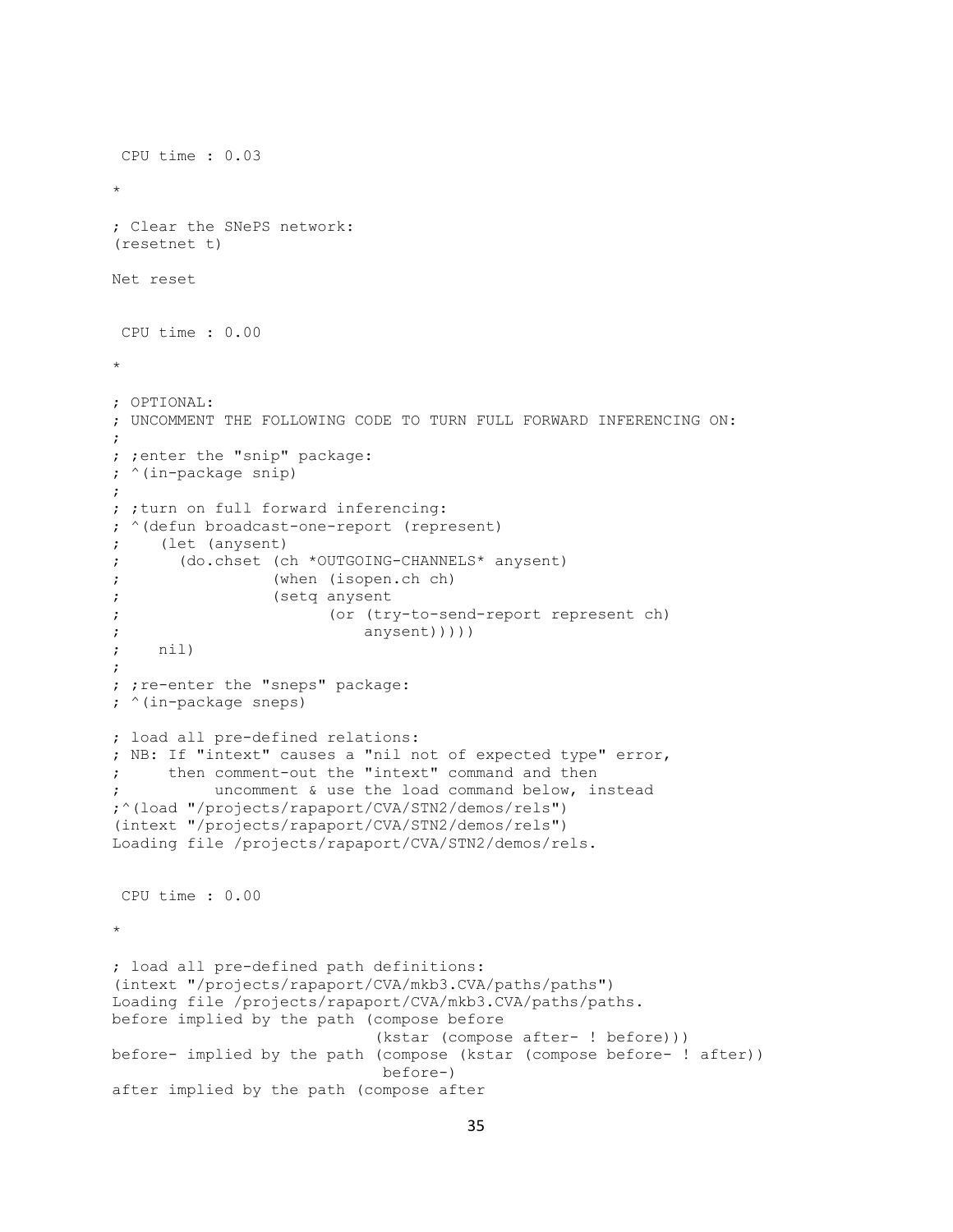```
 (kstar (compose before- ! after)))
after- implied by the path (compose (kstar (compose after- ! before))
                             after-)
sub1 implied by the path (compose object1- superclass- ! subclass
                           superclass- ! subclass)
sub1- implied by the path (compose subclass- ! superclass subclass- !
                            superclass object1)
super1 implied by the path (compose superclass subclass- ! superclass
                             object1- ! object2)
super1- implied by the path (compose object2- ! object1 superclass- !
                              subclass superclass-)
superclass implied by the path (or superclass super1)
superclass- implied by the path (or superclass- super1-)
CPU time : 0.00 
* 
; BACKGROUND KNOWLEDGE:
; =====================
;; The following propositions (PK1 - PK6)
;; represent the prior knowledge (abbreviated "PK")
;; used for determining the meaning of
;; aphelion point (note: PK3 - PK6 are rules
;; for inferring new propositions).
;; The case frame used to represent the propostion is included
;; with each proposition.
;; For more information on these case frames see
;; http://www.cse.buffalo.edu/~rapaport/CVA/CaseFrames/case-frames/
;; http://www.cse.buffalo.edu/sneps/Manuals/manual27.pdf
;; http://www.cse.buffalo.edu/sneps/.
;; *************************************
;; PK1. Something is named January
;; case frame: object/proper-name
;; *************************************
(describe
   (assert object #january 
           proper-name (build lex January)))
(m2! (object b1) (proper-name (m1 (lex January))))
(m2!)
CPU time : 0.00 
* 
;; *************************************
;; PK2. Something is named July
;; case frame: object/proper-name
;; *************************************
(describe
   (assert object #july 
           proper-name (build lex July)))
```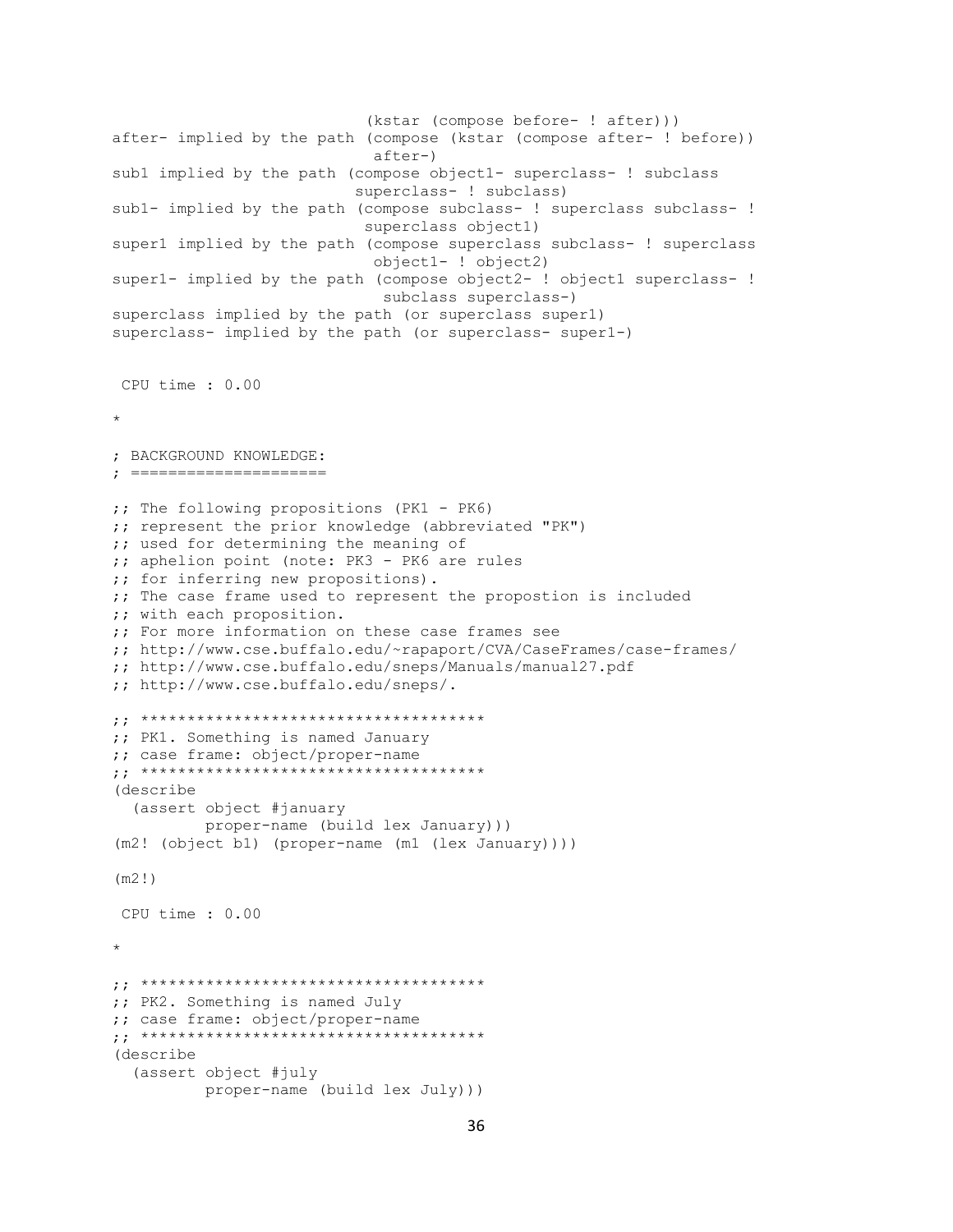```
(m4! (object b2) (proper-name (m3 (lex July))))
(m4!)
CPU time : 0.00 
* 
;; ******************************************
;; PK3. (Rule):
;; if something has proper name "Earth"
;; then there is something which has the property "farthest point"
;; and "farthest point" is possessed by "Earth"
;; via the relationship "distance point"
;; case frame: forall/ant/cq
;; ******************************************
(describe
   (assert forall $x
    &ant(build object *x
               proper-name (build lex Earth))
     cq ((build object #farthest-point
                property (build lex farthest-point))
         (build object *farthest-point
                rel (build lex distance-point)
                possessor *x))))
(m9! (forall v1) (ant (p1 (object v1) (proper-name (m5 (lex Earth)))))
 (cq (p2 (object b3) (possessor v1) (rel (m8 (lex distance-point))))
   (m7 (object b3) (property (m6 (lex farthest-point))))))
(m9!)
CPU time : 0.00 
* 
;; ****************************************
;; PK4. (Rule): 
;; for all points x and y
;; if x has property "closest point"
;; and y has property "farthest point"
;; then point x is the opposite of point y
;; case frame: forall/ant/cq
;; ****************************************
(describe
   (assert forall ($x $y)
     &ant(build object *x
                property (build lex closest-point))
     &ant(build object *y
                property (build lex farthest-point))
     cq (build rel (build lex opposite)
                   object1 *x
                  object2 *y)))
(m12! (forall v3 v2)
 (&ant (p4 (object v3) (property (m6 (lex farthest-point))))
   (p3 (object v2) (property (m10 (lex closest-point)))))
 (cq (p5 (object1 v2) (object2 v3) (rel (m11 (lex opposite))))))
```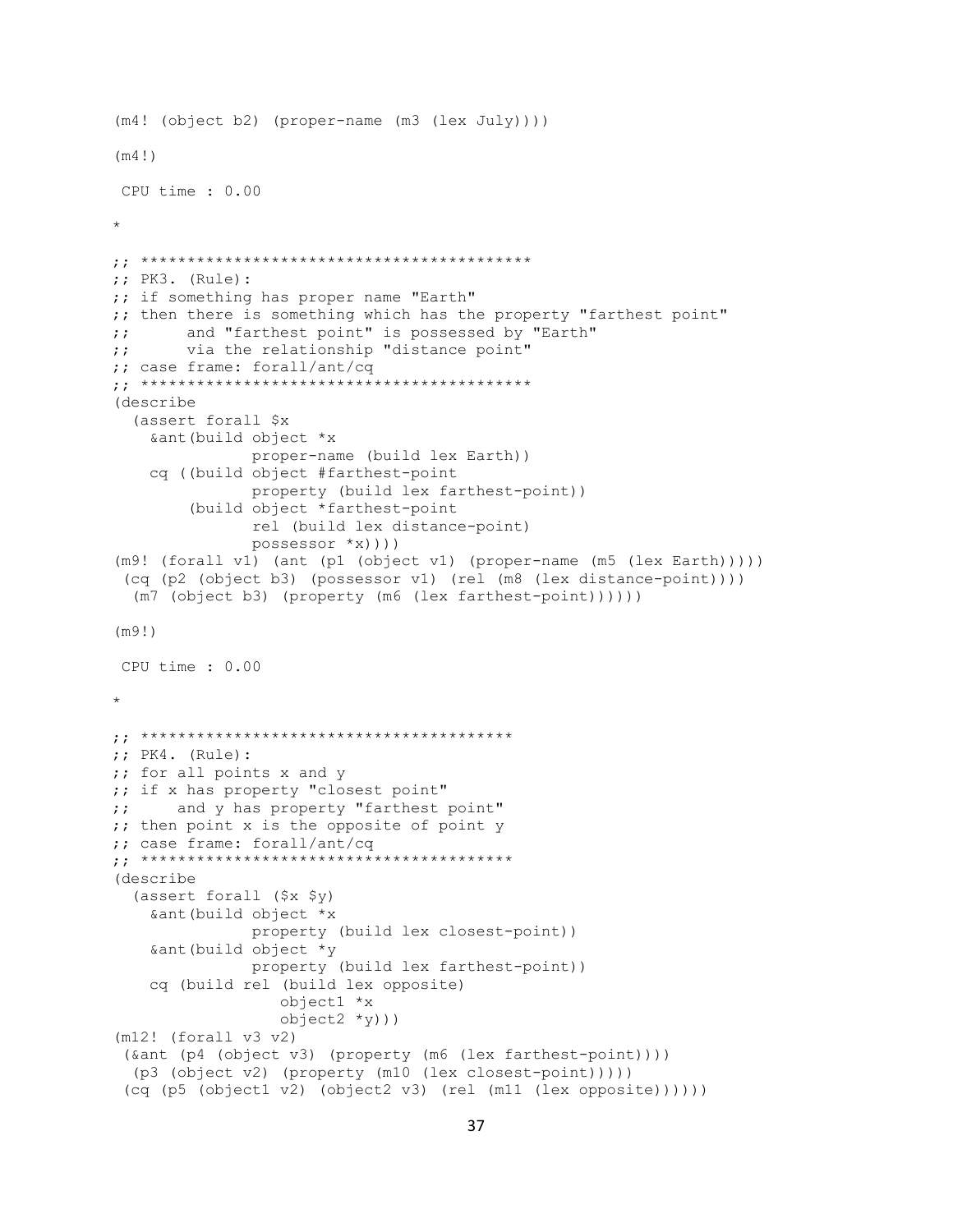```
(m12!)
CPU time : 0.00 
* 
;; *************************************
;; PK5. (Rule):
;; for all points x, y, and planets p
;; if p reaches point x in January
;; and p reaches point y in July
;; then point x is the opposite of point y 
;; case frame: forall/ant/cq
;; *************************************
(describe 
   (assert
     forall ($planet $x $y)
       &ant(build time *january
                  agent *planet
                 act (build action (build lex reaches)
                             object *x))
       &ant(build time *july
                  agent *planet
                 act (build action (build lex reaches)
                             object *y))
       cq (build rel (build lex opposite)
                 object1 *x
                 object2 *y)))
(m14! (forall v6 v5 v4)
 (&ant
   (p9 (act (p8 (action (m13 (lex reaches))) (object v6))) (agent v4)
   (time b2))
   (p7 (act (p6 (action (m13)) (object v5))) (agent v4) (time b1)))
 (cq (p10 (object1 v5) (object2 v6) (rel (m11 (lex opposite))))))
(m14!)
CPU time : 0.00 
* 
;; *************************************
;; PK6. (Rule):
;; for all x, y, and z
;; if x is the opposite of y
;; and x is the opposite of z
;; and z has the property "unknown"
;; then y is equiv to z
;; case frame: forall/ant/cq
;; *************************************
(describe
   (assert
     forall ($x $y $z)
       &ant(build rel (build lex opposite)
                   object1 *x
```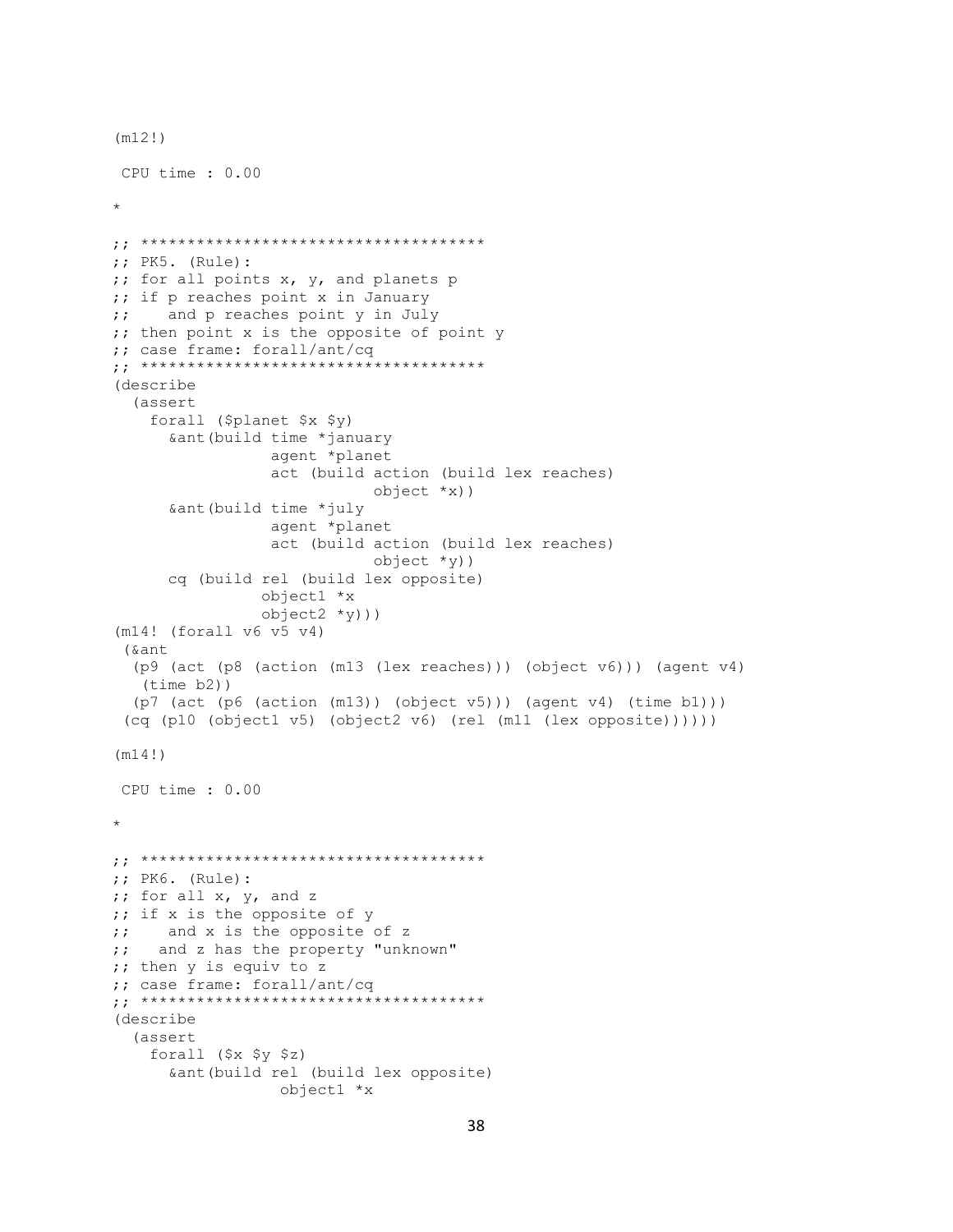```
 object2 *y)
       &ant(build rel (build lex opposite)
                   object1 *x
                   object2 *z)
       &ant(build object *z
                 property (build lex unknown))
       cq (build equiv *y equiv *z)))
(m16! (forall v9 v8 v7)
 (&ant (p13 (object v9) (property (m15 (lex unknown))))
   (p12 (object1 v7) (object2 v9) (rel (m11 (lex opposite))))
   (p11 (object1 v7) (object2 v8) (rel (m11))))
 (cq (p14 (equiv v9 v8))))
(m16!)
CPU time : 0.00 
* 
; CASSIE READS THE PASSAGE:
; =========================
;; Here is the orignial passage:
;; Earth reaches its closest point in January.
;; Earth reaches its aphelion point in July.
;; The above two sentences are broken
;; down into the following eight propositions:
;; FIRST SENTENCE:
;; Earth reaches its closest point in January.
;; Breakdown:
;; P1. There is something named "Earth".
;; P2. Something has the property "closest point".
;; P3. Earth has (possesses) the thing "closest point"
;; via the relationship "distance point"
;; P4. Earth reaches the closest point in January.
;; SECOND SENTENCE:
;; Earth reaches its aphelion point in July.
;; Breakdown:
;; P5. There is something named "Earth".
;; P6. Something has the property "aphelion point".
;; P7. Earth has (possesses) the thing "aphelion point"
;; via the relationship "distance point"
;; P8. Eath reaches the aphelion point in July.
;; These propositions are represented in SNePSUL as follows.
;; The case frame used to represent the propostion is included
;; with each proposition.
;; For more information on case frames see
;; http://www.cse.buffalo.edu/~rapaport/CVA/CaseFrames/case-frames/
;; http://www.cse.buffalo.edu/sneps/Manuals/manual27.pdf
;; http://www.cse.buffalo.edu/sneps/.
```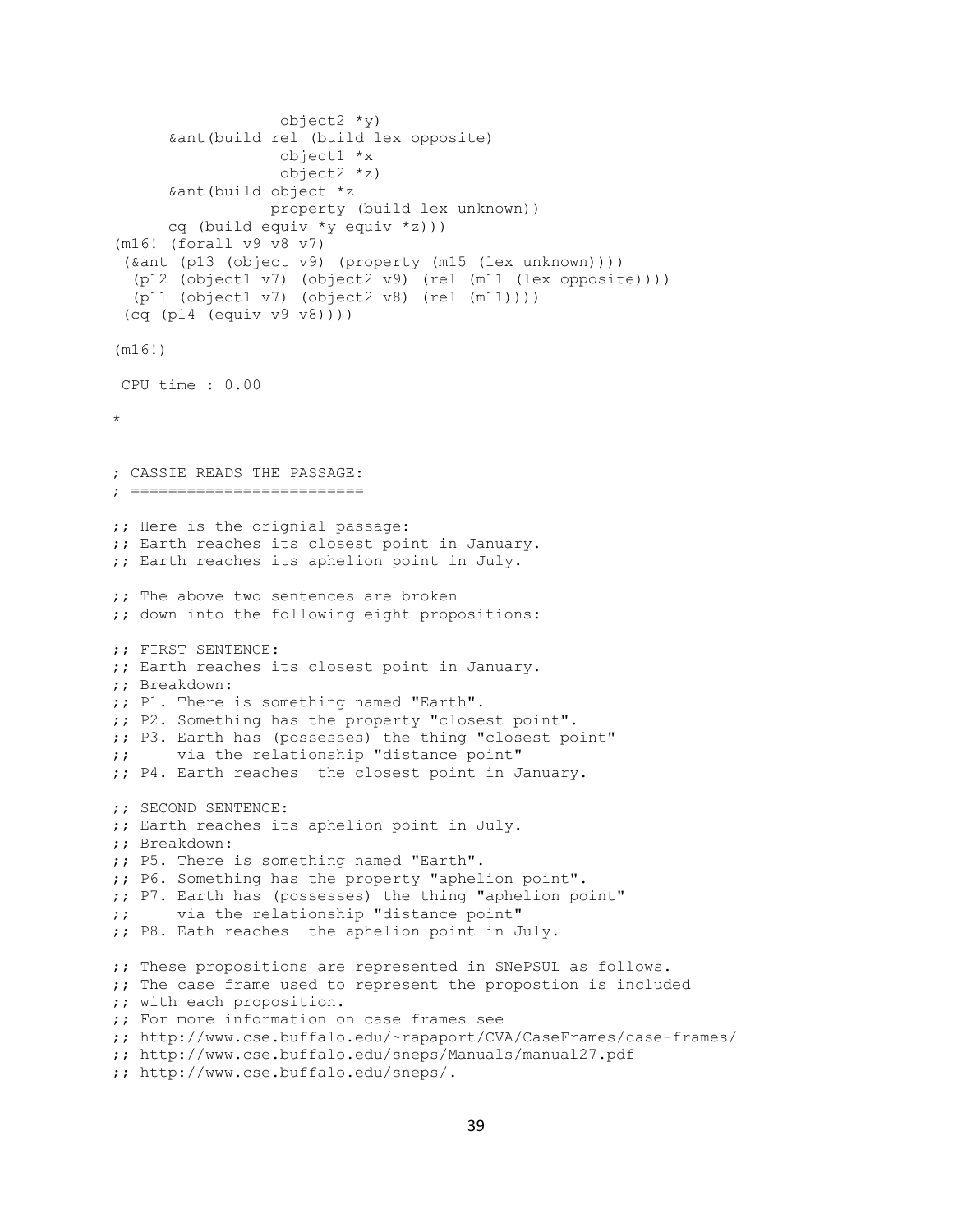```
;; *************************************
;; P1. There is something named "Earth".
;; case frame: object/proper-name
;; *************************************
(describe
   (add object #earth 
       proper-name (build lex Earth)))
(m18! (object b3) (possessor b4) (rel (m8 (lex distance-point))))
(m17! (object b4) (proper-name (m5 (lex Earth))))
(m7! (object b3) (property (m6 (lex farthest-point))))
(m18! m17! m7!)
CPU time : 0.00 
* 
;; *************************************
;; P2. Something has the property "closest point".
;; case frame: object/property
;; *************************************
(describe
   (add object #closest-point 
       property (build lex closest-point)))
(m20! (object1 b5) (object2 b3) (rel (m11 (lex opposite))))
(m19! (object b5) (property (m10 (lex closest-point))))
(m20! m19!)
CPU time : 0.01 
* 
;; *************************************
;; P3. Earth has (possesses) the thing "closest point"
;; via the relationship "distance point"
;; case frame: object/rel/possessor
;; *************************************
(describe
   (add object *closest-point
       rel (build lex distance-point)
       possessor *earth))
(m23! (object b5) (possessor b4) (rel (m8 (lex distance-point))))
(m23!)
CPU time : 0.00 
* 
;; *************************************
;; P4. Earth reaches the closest point in January.
;; case frame: agent/act/action/object/time
;; note: This is a non-standard case frame.
;; The time relation has been added to
;; the standard agent/act/action/object
```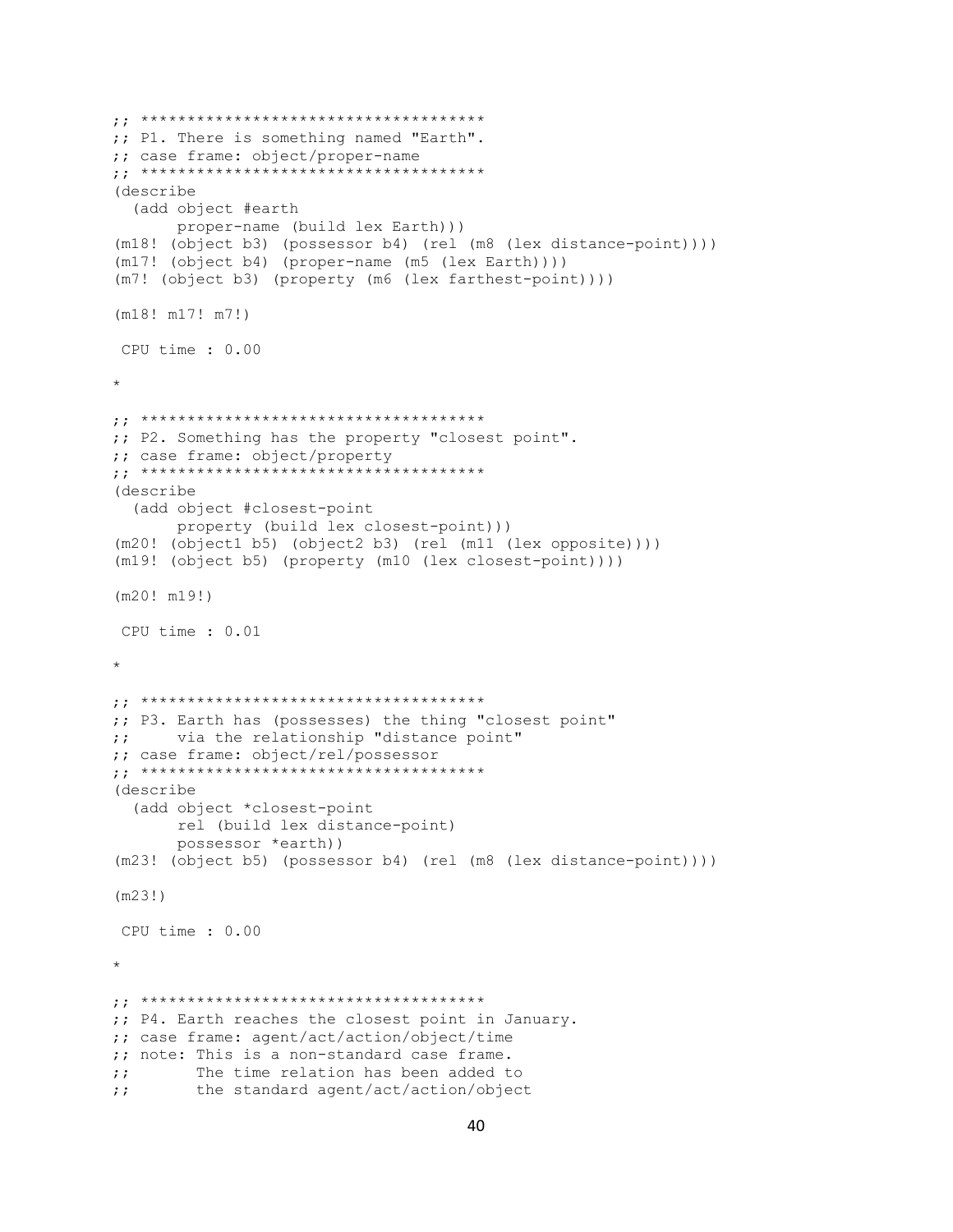```
;; case frame in order to indicate the time
;; at which the action occurred.
;; *************************************
(describe
   (add agent *earth
        act (build action (build lex reaches)
                   object *closest-point)
        time *january))
(m24! (act (m22 (action (m13 (lex reaches))) (object b5))) (agent b4)
 (time b1))
(m24!)
CPU time : 0.01 
* 
;; *************************************
;; P5. There is something named "Earth".
;; case frame: object/proper-name
;; *************************************
;; This does not need to be represented because it
;; has already been represented in P1 above.
;; *************************************
;; P6. Something has the property "aphelion point".
;; case frame: object/property
;; *************************************
(describe
   (add object #aphelion-point 
       property (build lex unknown)))
(m25! (object b6) (property (m15 (lex unknown))))
(m25!)
CPU time : 0.00 
* 
;; *************************************
;; P7. Earth has (possesses) the thing "aphelion point"
;; via the relationship "distance point"
;; case frame: object/rel/possessor
;; *************************************
(describe
   (add object *aphelion-point
       rel (build lex distance-point)
       possessor *earth))
(m26! (object b6) (possessor b4) (rel (m8 (lex distance-point))))
(m26!)
CPU time : 0.00 
*
```

```
41
```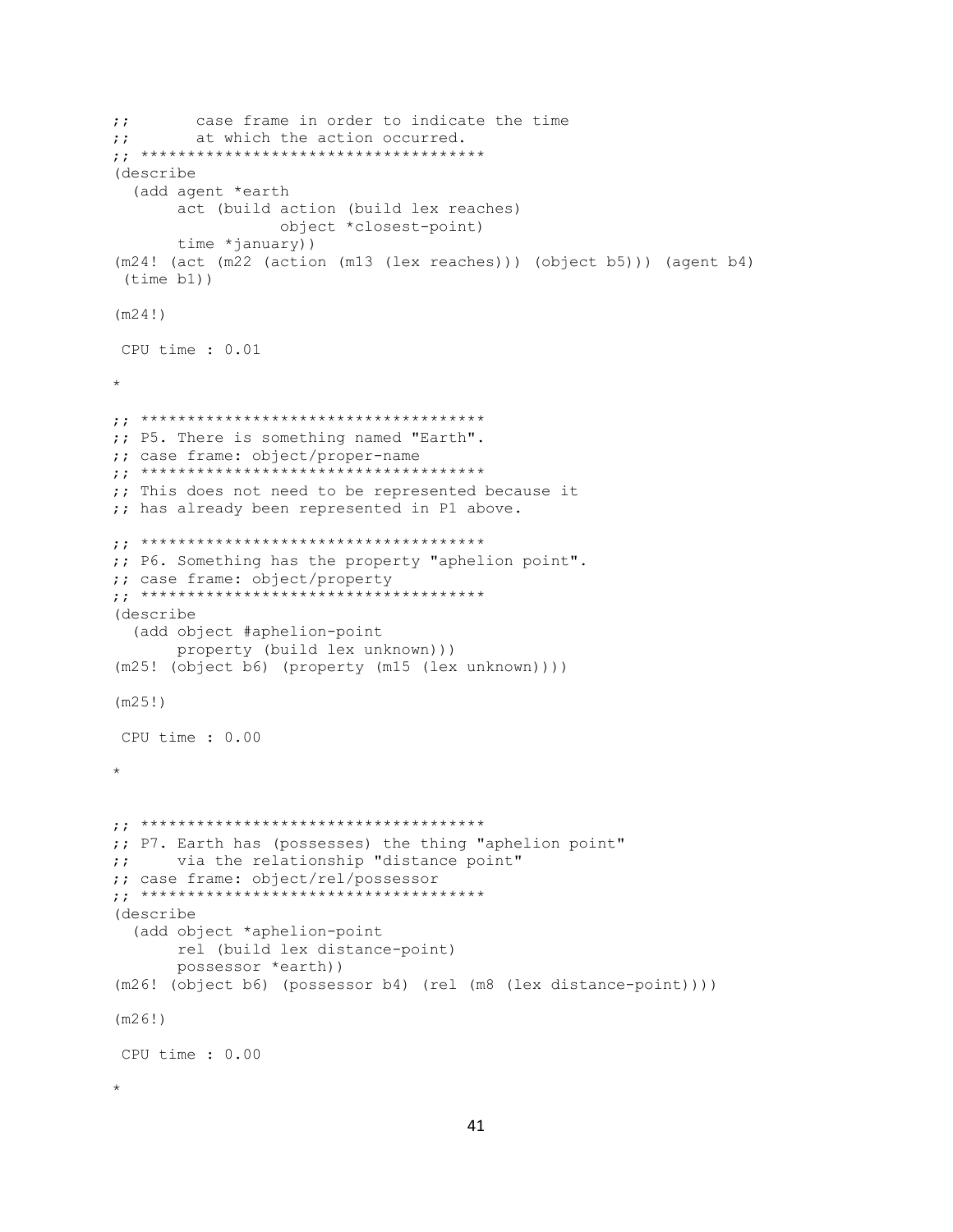```
;; *************************************
;; P8. Eath reaches the aphelion point in July.
;; case frame: agent/act/action/object/time
;; note: This is a non-standard case frame.
;; The time relation has been added to
;; the standard agent/act/action/object
;; case frame in order to indicate the time
;; at which the action occurred.
;; *************************************
(describe
  (add agent *earth
       act (build action (build lex reaches)
                   object *aphelion-point)
       time *july)) 
(m30! (equiv b6 b3))
(m29! (object1 b5) (object2 b6) (rel (m11 (lex opposite))))
(m28! (act (m27 (action (m13 (lex reaches))) (object b6))) (agent b4)
(time b2))
(m30! m29! m28!)
CPU time : 0.00 
* 
; Ask Cassie what "aphelion-point" means:
;^(defineNoun "aphelion-point")
;; The defineNoun algorithm will not recognize equiv-equiv relationships.
;; So, instead find two nodes which stand in equiv-equiv relationhsip.
;; That is, the nodes are equivelant to each other.
(describe (findassert equiv ?x equiv ?x))
(m30! (equiv b6 b3))
(m30!)
CPU time : 0.00 
*
```
End of /home/phigrad/wdduncan/ubcourses/adv\_knowledge\_rep/aphelion-point.demo demonstration.